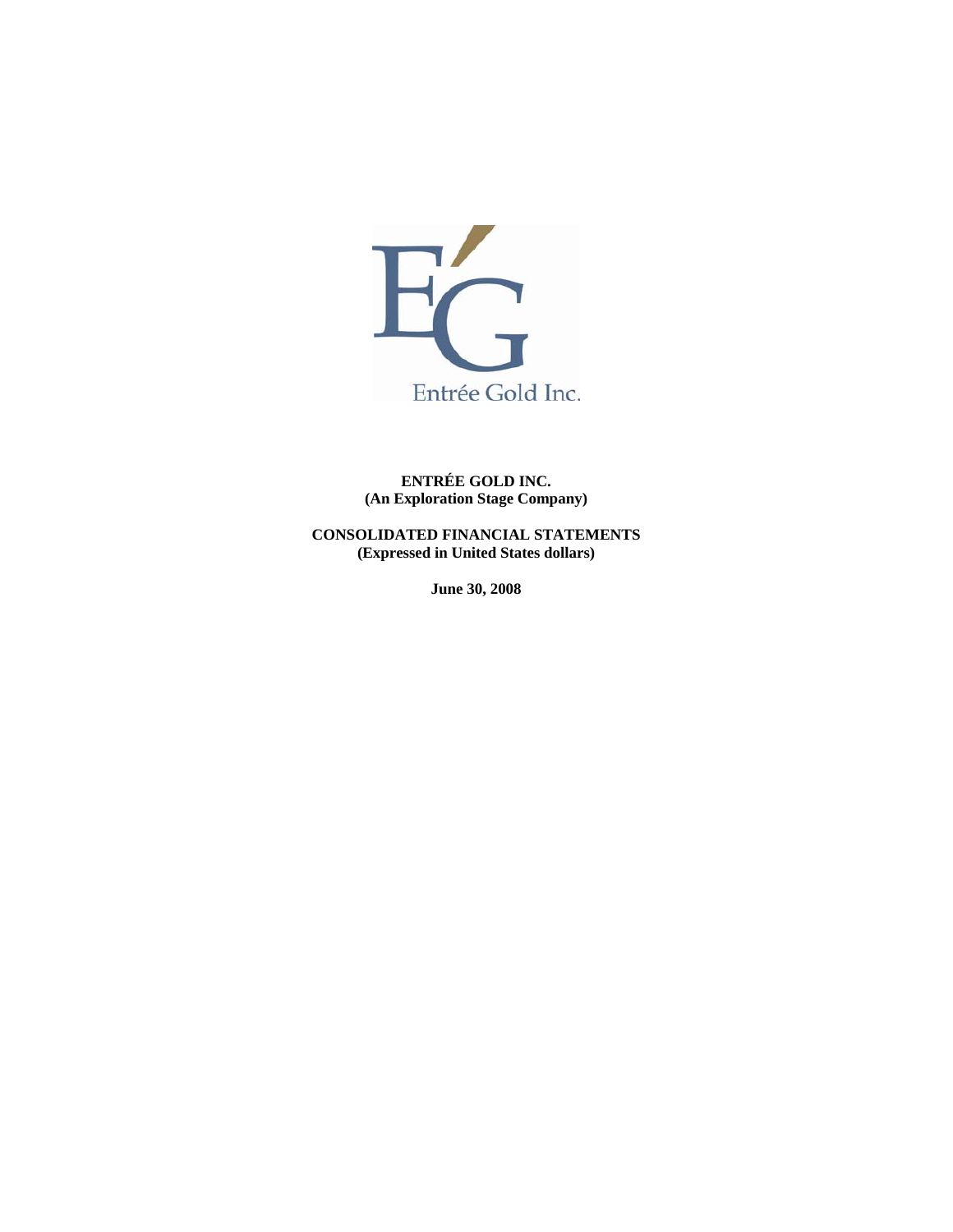(An Exploration Stage Company) CONSOLIDATED BALANCE SHEETS (Expressed in United States dollars)

|                                                                                                  | June 30,<br>2008<br>(Unaudited) | December 31,<br>2007 |
|--------------------------------------------------------------------------------------------------|---------------------------------|----------------------|
| <b>ASSETS</b>                                                                                    |                                 |                      |
| <b>Current</b>                                                                                   |                                 |                      |
| Cash and cash equivalents                                                                        | \$<br>61,904,968                | \$<br>67,106,113     |
| Receivables                                                                                      | 830,364                         | 615,826              |
| Prepaid expenses                                                                                 | 331,100                         | 475,074              |
| Total current assets                                                                             | 63,066,432                      | 68,197,013           |
| Investments (Note 4)                                                                             | 2,462,839                       | 3,032,751            |
| Equipment (Note 5)                                                                               | 790,520                         | 841,819              |
| <b>Total assets</b>                                                                              | \$<br>66,319,791                | \$<br>72,071,583     |
| <b>LIABILITIES AND STOCKHOLDERS' EQUITY</b>                                                      |                                 |                      |
| <b>Current</b>                                                                                   |                                 |                      |
| Accounts payable and accrued liabilities                                                         | \$<br>308,982                   | \$<br>603,623        |
| <b>Commitments</b> (Note 12)                                                                     |                                 |                      |
| <b>Stockholders' equity</b>                                                                      |                                 |                      |
| Common stock, no par value, unlimited number authorized, (Note 7)                                | 111,259,785                     | 110,492,309          |
| 94,047,841 (December 31, 2007 - 93,572,841) issued and outstanding<br>Additional paid-in capital | 12,625,783                      | 10,691,873           |
| Accumulated other comprehensive income:                                                          |                                 |                      |
| Foreign currency cumulative translation adjustment                                               | 2,982,488                       | 5,072,288            |
| Accumulated deficit during the exploration stage                                                 | (60, 857, 247)                  | (54, 788, 510)       |
| Total stockholders' equity                                                                       | 66,010,809                      | 71,467,960           |
| Total liabilities and stockholders' equity                                                       | \$<br>66,319,791                | \$<br>72,071,583     |
|                                                                                                  |                                 |                      |

**Nature of operations** (Note 2)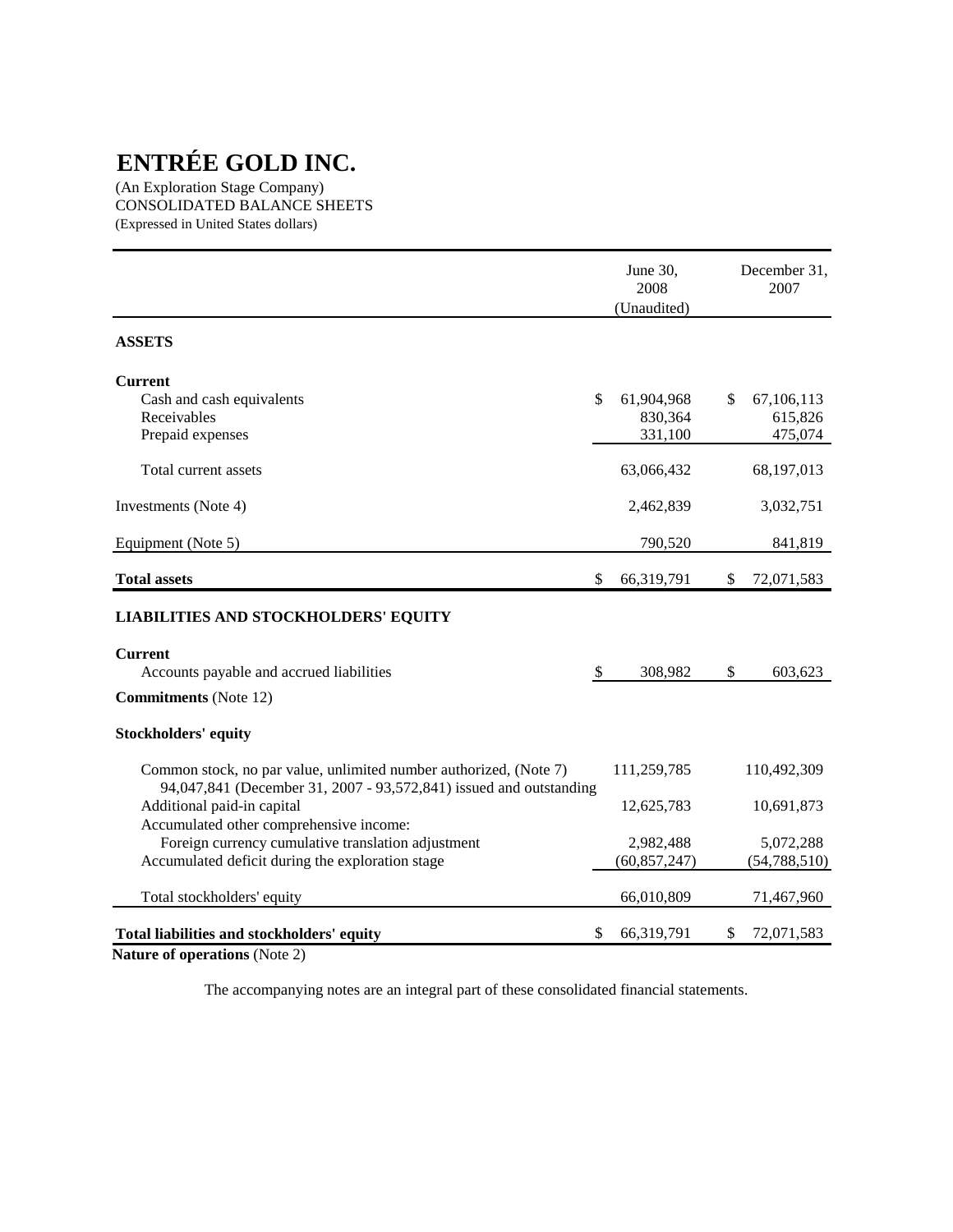(An Exploration Stage Company) CONSOLIDATED STATEMENTS OF OPERATIONS AND COMPREHENSIVE LOSS

(Unaudited)

(Expressed in United States dollars)

|                                                                      | Ended<br>June 30,<br>2008 | Three Months Three Months Six Months<br>Ended<br>June 30,<br>2007 | Ended<br>June 30,<br>2008 | Six Months<br>Ended<br>June 30,<br>2007 | Inception<br>$(July 19, 1995) -$<br>June 30,<br>2008                    |
|----------------------------------------------------------------------|---------------------------|-------------------------------------------------------------------|---------------------------|-----------------------------------------|-------------------------------------------------------------------------|
| <b>EXPENSES</b>                                                      |                           |                                                                   |                           |                                         |                                                                         |
| Audit and accounting                                                 | \$<br>23,853              | 11,778<br>$\mathbb{S}$                                            | \$<br>84,051              | 18,619<br>\$                            | $\frac{1}{2}$<br>465,333                                                |
| Consulting fees (Note 7)                                             | 101,744                   | 466,174                                                           | 184,411                   | 497,229                                 | 2,464,003                                                               |
| Depreciation                                                         | 50,028                    | 46,311                                                            | 103,375                   | 102,692                                 | 677,634                                                                 |
| Write-down of equipment (Note 5)                                     | 72,671                    | $\overline{\phantom{a}}$                                          | 72,671                    |                                         | 72,671                                                                  |
| Escrow shares compensation                                           |                           |                                                                   |                           |                                         | 1,790,959                                                               |
| Foreign exchange (gain) loss                                         | 1,514                     | (15,985)                                                          | 9,878                     | (4, 832)                                | 175,839                                                                 |
| Legal (Note 7)                                                       | 78,577                    | 103,022                                                           | 195,874                   | 138,648                                 | 1,613,705                                                               |
| Loss on settlement of debt                                           |                           |                                                                   |                           |                                         | 5,252                                                                   |
| Management fees (Notes 7 and 8)                                      | 1,450,500                 | 919,496                                                           | 1,512,527                 | 931,268                                 | 5,384,109                                                               |
| Mineral property interests<br>(Notes 6 and 7)                        | 2,112,848                 | 2,783,829                                                         | 3,115,178                 | 3,293,745                               | 37,738,031                                                              |
| Office and administration (Note 7)                                   | 488,938                   | 719,490                                                           | 921,006                   | 1,027,938                               | 6,715,039                                                               |
| Regulatory and transfer agent fees<br>Shareholder communications and | (5,889)                   | 63,039                                                            | 80,072                    | 116,679                                 | 764,734                                                                 |
| investor relations (Note 7)                                          | 212,723                   | 161,545                                                           | 364,204                   | 385,795                                 | 3,898,005                                                               |
| Travel                                                               | 39,594                    | 137,644                                                           | 149,059                   | 204,880                                 | 1,092,110                                                               |
| <b>Loss from operations</b>                                          | (4,627,101)               | (5,396,343)                                                       | (6,792,306)               | (6,712,661)                             | (62, 857, 424)                                                          |
| Interest income                                                      | 537,010                   | 138,175                                                           | 1,213,192                 | 277,857                                 | 3,488,171                                                               |
| Fair value adjustment of asset<br>backed commercial paper            |                           |                                                                   |                           |                                         |                                                                         |
| (Note 4)                                                             |                           |                                                                   | (489, 623)                |                                         | (1,487,994)                                                             |
| <b>Net loss</b>                                                      | \$(4,090,091)             | \$(5,258,168)                                                     | \$(6,068,737)             | \$(6,434,804)                           | \$(60,857,247)                                                          |
| Comprehensive loss:<br>Net loss                                      | \$(4,090,091)<br>635,057  | 1,096,747                                                         | (2,089,800)               | 1,244,153                               | $$(5,258,168) \$(6,068,737) \$(6,434,804) \$(60,857,247)$<br>2,982,488  |
| Foreign currency translation adjustment                              |                           |                                                                   |                           |                                         |                                                                         |
| <b>Comprehensive loss</b>                                            |                           |                                                                   |                           |                                         | $$(3,455,034) \$(4,161,421) \$(8,158,537) \$(5,190,651) \$(57,874,759)$ |
| Basic and diluted loss per share                                     | \$<br>$(0.04)$ \$         | $(0.07)$ \$                                                       | $(0.06)$ \$               | (0.09)                                  |                                                                         |
| Weighted average number of shares<br>outstanding                     | 94,047,841                | 71,148,167                                                        | 93,929,747                | 71,017,615                              |                                                                         |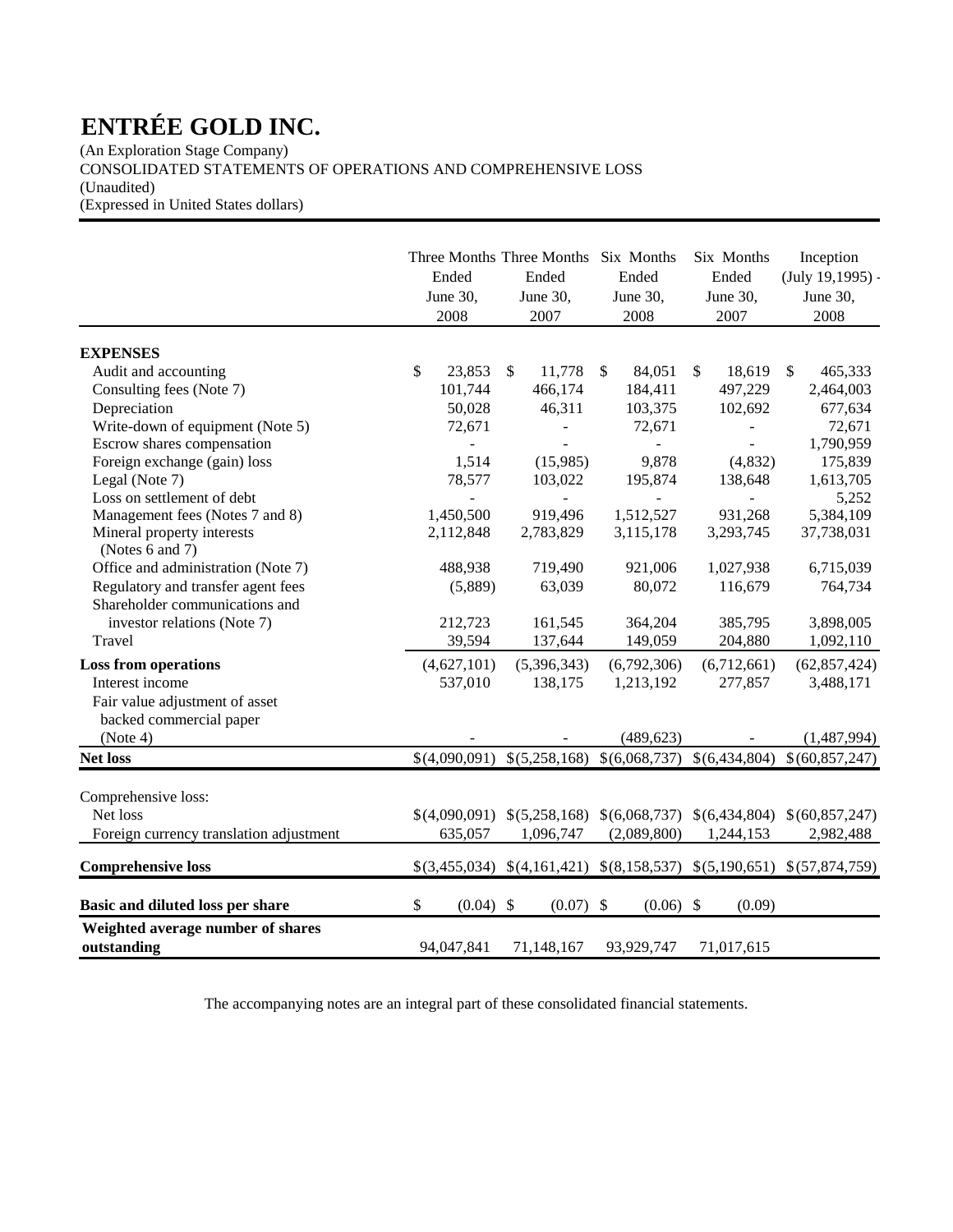(An Exploration Stage Company) CONSOLIDATED STATEMENT OF STOCKHOLDERS' EQUITY (Unaudited) (Expressed in United States dollars)

|                                         | Number of<br><b>Shares</b> | Common<br>Stock  | Additional<br>Paid-in<br>Capital | Accumulated<br>Other<br>Comprehensive<br>Income | Accumulated<br>Deficit<br>During the<br>Exploration<br>Stage | Total<br>Stockholders<br>Equity |
|-----------------------------------------|----------------------------|------------------|----------------------------------|-------------------------------------------------|--------------------------------------------------------------|---------------------------------|
| Balance, December 31, 2006              | 70,858,093                 | 47,294,292<br>\$ | \$9,281,914                      | 1,532,753<br>\$                                 | \$(42,955,094)                                               | \$15,153,865                    |
| Shares issued:                          |                            |                  |                                  |                                                 |                                                              |                                 |
| Private placement                       | 14,428,640                 | 43,826,994       |                                  |                                                 |                                                              | 43,826,994                      |
| Mineral property interests (Note 6)     | 15,000                     | 33,976           |                                  |                                                 |                                                              | 33,976                          |
| Exercise of warrants                    | 7,542,408                  | 20,392,043       |                                  |                                                 |                                                              | 20,392,043                      |
| Exercise of stock options               | 728,700                    | 926,364          | (322, 880)                       |                                                 |                                                              | 603,484                         |
| Share issue costs                       |                            | (1,981,360)      |                                  |                                                 |                                                              | (1,981,360)                     |
| Stock-based compensation                |                            |                  | 1,732,839                        |                                                 |                                                              | 1,732,839                       |
| Foreign currency translation adjustment |                            |                  |                                  | 3,539,535                                       |                                                              | 3,539,535                       |
| Net loss                                |                            |                  |                                  |                                                 | (11, 833, 416)                                               | (11, 833, 416)                  |
| Balance, December 31, 2007              | 93,572,841                 | 110,492,309      | 10,691,873                       | 5,072,288                                       | (54, 788, 510)                                               | 71,467,960                      |
| Shares issued:                          |                            |                  |                                  |                                                 |                                                              |                                 |
| Exercise of stock options               | 465,000                    | 754,596          | (232,779)                        |                                                 |                                                              | 521,817                         |
| Mineral property interests (Note 6)     | 10,000                     | 20,066           |                                  |                                                 |                                                              | 20,066                          |
| Share issue costs                       |                            | (7,186)          |                                  |                                                 |                                                              | (7,186)                         |
| Stock-based compensation                |                            |                  | 49,868                           |                                                 |                                                              | 49,868                          |
| Foreign currency translation adjustment |                            |                  |                                  | (2,724,857)                                     |                                                              | (2,724,857)                     |
| Net loss                                |                            |                  |                                  |                                                 | (1,978,646)                                                  | (1,978,646)                     |
| Balance, March 31, 2008                 | 94,047,841                 | 111,259,785      | 10,508,962                       | 2,347,431                                       | (56, 767, 156)                                               | 67,349,022                      |
| Stock-based compensation                |                            |                  | 2,116,821                        |                                                 |                                                              | 2,116,821                       |
| Foreign currency translation adjustment |                            |                  |                                  | 635,057                                         |                                                              | 635,057                         |
| Net loss                                |                            |                  |                                  |                                                 | (4,090,091)                                                  | (4,090,091)                     |
| <b>Balance, June 30, 2008</b>           | 94,047,841                 | \$111,259,785    | \$12,625,783                     | 2,982,488<br>\$                                 | \$(60,857,247)                                               | \$66,010,809                    |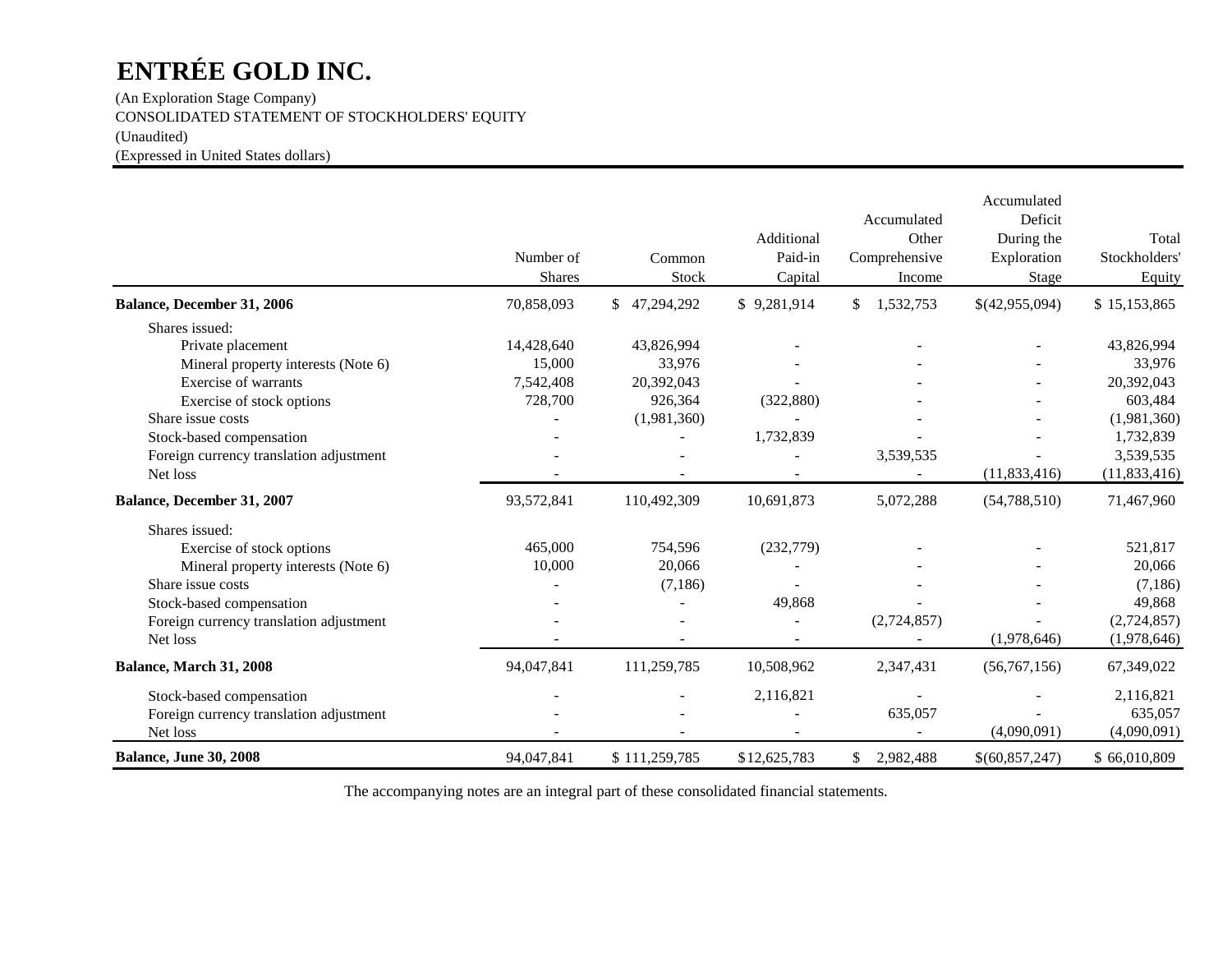(An Exploration Stage Company) CONSOLIDATED STATEMENTS OF CASH FLOWS (Unaudited) (Expressed in United States dollars)

|                                                                                                                                                                                                                   | Three<br>Months<br>Ended<br>June 30,<br>2008 | Three<br>Months<br>Ended<br>June 30,<br>2007 | <b>Six</b><br>Months<br>Ended<br>June 30,<br>2008 | <b>Six</b><br>Months<br>Ended<br>June 30,<br>2007 | Inception<br>(July 19,<br>1995) to<br>June 30,<br>2008   |
|-------------------------------------------------------------------------------------------------------------------------------------------------------------------------------------------------------------------|----------------------------------------------|----------------------------------------------|---------------------------------------------------|---------------------------------------------------|----------------------------------------------------------|
| <b>CASH FLOWS FROM OPERATING ACTIVITIES</b>                                                                                                                                                                       |                                              |                                              |                                                   |                                                   |                                                          |
| Net loss                                                                                                                                                                                                          |                                              | $$(4,090,091) \$(5,258,168) \$(6,068,737)$   |                                                   |                                                   | $$(6,434,804) \$(60,857,247)$                            |
| Items not affecting cash:                                                                                                                                                                                         |                                              |                                              |                                                   |                                                   |                                                          |
| Depreciation                                                                                                                                                                                                      | 50,028                                       | 46,311                                       | 103,375                                           | 102,692                                           | 677,634                                                  |
| Stock-based compensation (Note 7)                                                                                                                                                                                 | 2,116,821                                    | 1,858,926                                    | 2,166,689                                         | 1,911,925                                         | 11,967,530                                               |
| Fair value adjustment of asset backed                                                                                                                                                                             |                                              |                                              |                                                   |                                                   |                                                          |
| commercial paper (Note 4)                                                                                                                                                                                         |                                              |                                              | 489,623                                           |                                                   | 1,487,994                                                |
| Write-down of equipment                                                                                                                                                                                           | 72.671                                       |                                              | 72,671                                            |                                                   | 72,671                                                   |
| Escrow shares compensation                                                                                                                                                                                        | $\overline{a}$                               |                                              | ÷,                                                | ÷,                                                | 2,001,832                                                |
| Loss on settlment of debt                                                                                                                                                                                         |                                              |                                              | $\overline{a}$                                    |                                                   | 5,252                                                    |
| Finder's fee and membership paid in stock                                                                                                                                                                         |                                              |                                              |                                                   |                                                   | 44,697                                                   |
| Mineral property interest paid in stock and warrants<br>Changes in assets and liabilities:                                                                                                                        |                                              |                                              | 20,066                                            |                                                   | 3,989,308                                                |
| Receivables                                                                                                                                                                                                       | (162, 183)                                   | 146,655                                      | (236, 643)                                        | 34,818                                            | (769, 387)                                               |
| Prepaid expenses                                                                                                                                                                                                  | 125,803                                      | (278, 278)                                   | 131,790                                           | (588, 736)                                        | (285, 480)                                               |
| Accounts payable and accrued liabilities                                                                                                                                                                          | (200, 707)                                   | 871,817                                      | (280, 917)                                        | 733,013                                           | 268,089                                                  |
| Net cash used in operating activities                                                                                                                                                                             | (2,087,658)                                  | (2,612,737)                                  | (3,602,083)                                       | (4,241,092)                                       | (41, 397, 107)                                           |
| <b>CASH FLOWS FROM FINANCING ACTIVITIES</b><br>Proceeds from issuance of capital stock<br>Share issue costs<br>Purchase of asset backed commercial paper<br>(Note 4)<br>Net cash provided by financing activities | $\overline{\phantom{a}}$                     | 20,446,658<br>20,446,658                     | 521,817<br>(7, 186)<br>514,631                    | 20,485,138<br>20,485,138                          | 109,377,031<br>(3,545,920)<br>(4,031,122)<br>101,799,989 |
|                                                                                                                                                                                                                   |                                              |                                              |                                                   |                                                   |                                                          |
| <b>CASH FLOWS FROM INVESTING ACTIVITIES</b>                                                                                                                                                                       |                                              |                                              |                                                   |                                                   |                                                          |
| Acquisition of equipment                                                                                                                                                                                          | (66, 332)                                    | (5,872)                                      | (159, 971)                                        | (64, 647)                                         | (1,446,790)                                              |
| Net cash used in investing activities                                                                                                                                                                             | (66, 332)                                    | (5,872)                                      | (159, 971)                                        | (64, 647)                                         | (1,446,790)                                              |
| Effect of foreign currency translation on cash and<br>cash equivalents                                                                                                                                            | 619,094                                      | 1,034,148                                    | (1,953,722)                                       | 1,172,963                                         | 2,948,876                                                |
| Change in cash and cash equivalents<br>during the period<br>Cash and cash equivalents, beginning of period                                                                                                        | (1,534,896)<br>63,439,864                    | 18,862,197<br>12,748,587                     | (5,201,145)<br>67,106,113                         | 17,352,362<br>14,258,422                          | 61,904,968                                               |
| Cash and cash equivalents, end of period                                                                                                                                                                          | 61,904,968                                   | 31,610,784                                   | 61,904,968                                        | 31,610,784                                        | 61,904,968                                               |
| Cash paid for interest during the period                                                                                                                                                                          | \$                                           | \$                                           | \$                                                |                                                   |                                                          |
| Cash paid for income taxes during the period                                                                                                                                                                      | \$<br>$\blacksquare$                         | $\$$<br>$\bar{\phantom{a}}$                  | $\$\,$                                            |                                                   |                                                          |

Supplemental disclosure with respect to cash flows (Note 11)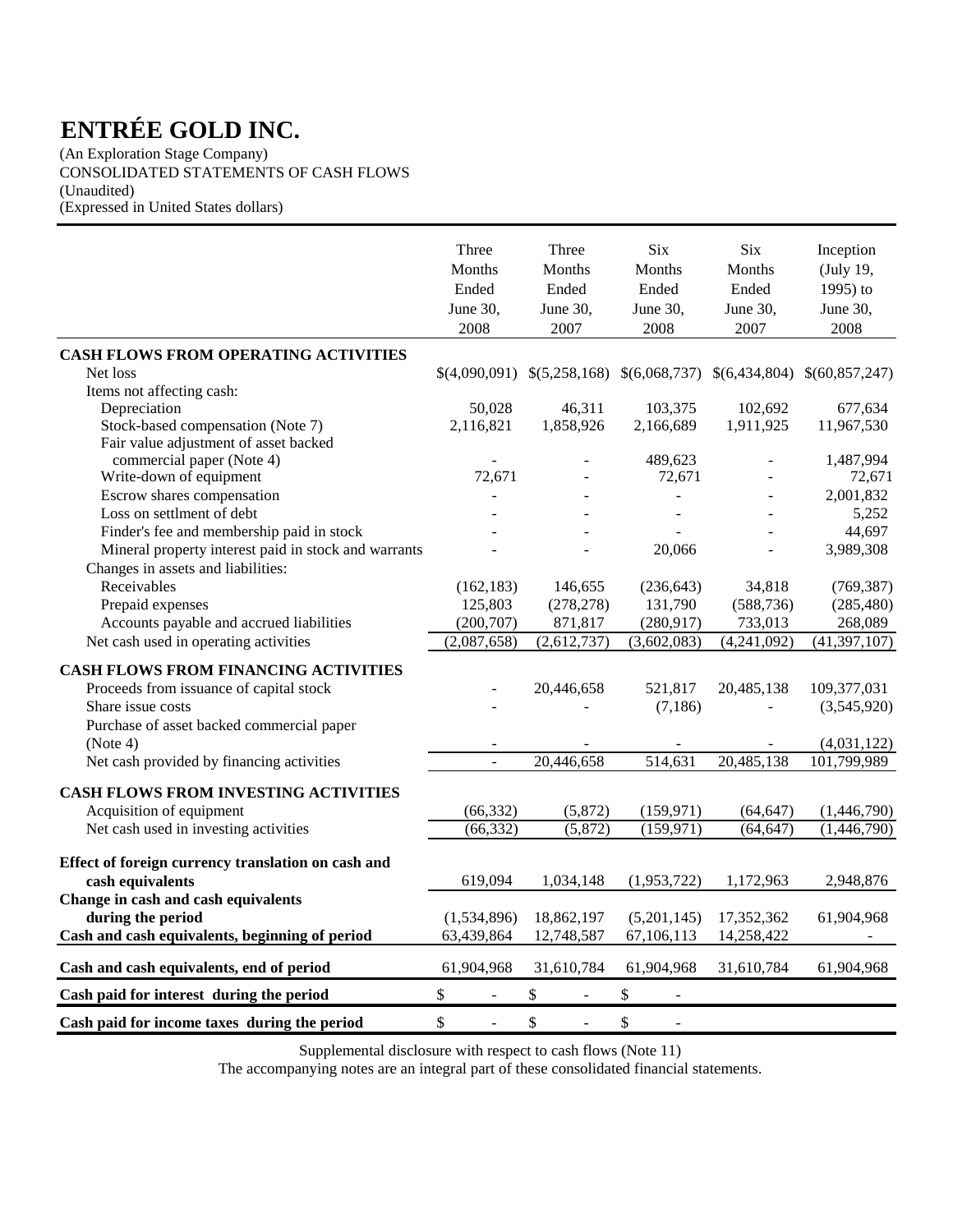**ENTRÉE GOLD INC.**  (An Exploration Stage Company) NOTES TO THE CONSOLIDATED FINANCIAL STATEMENTS June 30, 2008 (Unaudited) (Expressed in United States dollars)

#### **1. BASIS OF PRESENTATION**

The interim period financial statements have been prepared by the Company in conformity with generally accepted accounting principles in the United States of America. The preparation of financial data is based on accounting principles and practices consistent with those used in the preparation of annual financial statements, and in the opinion of management these financial statements contain all adjustments necessary (consisting of normally recurring adjustments) to present fairly the financial information contained therein. Certain information and footnote disclosure normally included in the financial statements prepared in conformity with generally accepted accounting principles in the United States of America have been condensed or omitted. These interim period statements should be read together with the most recent audited financial statements and the accompanying notes for the year ended December 31, 2007. The results of operations for the six months ended June 30, 2008 are not necessarily indicative of the results to be expected for the year ending December 31, 2008.

Certain of the comparable figures have been reclassified to conform with the presentation in the current quarter.

The Company adopted Statement of Financial Accounting Standards No. 157, *Fair Value Measurements* ("SFAS No. 157"), effective January 1, 2008. SFAS No. 157 defines fair value, establishes a framework for measuring fair value and requires enhanced disclosures about fair value measurements. SFAS No. 157 defines fair value as "the price that would be received to sell an asset or paid to transfer a liability in an orderly transaction between market participants at the measurement date." The adoption of SFAS No. 157 had no effect on the Company's consolidated financial statements.

## **2. NATURE OF OPERATIONS**

The Company was incorporated under the laws of the Province of British Columbia and continued under the laws of the Yukon Territory. On May 27, 2005, the Company changed the governing jurisdiction from the Yukon Territory to British Columbia by continuing into British Columbia under the British Columbia *Business Corporation Act.* The Company's principal business activity is the exploration of mineral property interests. To date, the Company has not generated significant revenues from its operations and is considered to be in the exploration stage.

All amounts are expressed in United States dollars, except for certain per share amounts denoted in Canadian dollars ("C\$").

## **3. SIGNIFICANT ACCOUNTING POLICIES**

These consolidated financial statements follow the same significant accounting principles as those outlined in the notes to the audited consolidated financial statements for the year ended December 31, 2007.

The Company adopted SFAS No. 157, Fair Value Measurements, on January 1, 2008. SFAS No. 157 applies to all financial instruments being measured and reported on a fair value basis. In February 2008, the FASB issued a staff position that delays the effective date of SFAS 157 for all nonfinancial assets and liabilities except for those recognized or disclosed at least annually. Therefore, the Company has adopted the provision FAS 157 with respect to its financial assets and liabilities only.

SFAS No. 157 defines fair value as the exchange price that would be received for an asset or paid to transfer a liability (an exit price) in the principal or most advantageous market for the asset or liability in an orderly transaction between market participants on the measurement date. SFAS No. 157 also establishes a fair value hierarchy, which requires an entity to maximize the use of observable inputs and minimize the use of unobservable inputs when measuring fair value. The standard describes three levels of inputs that may be used to measure fair value: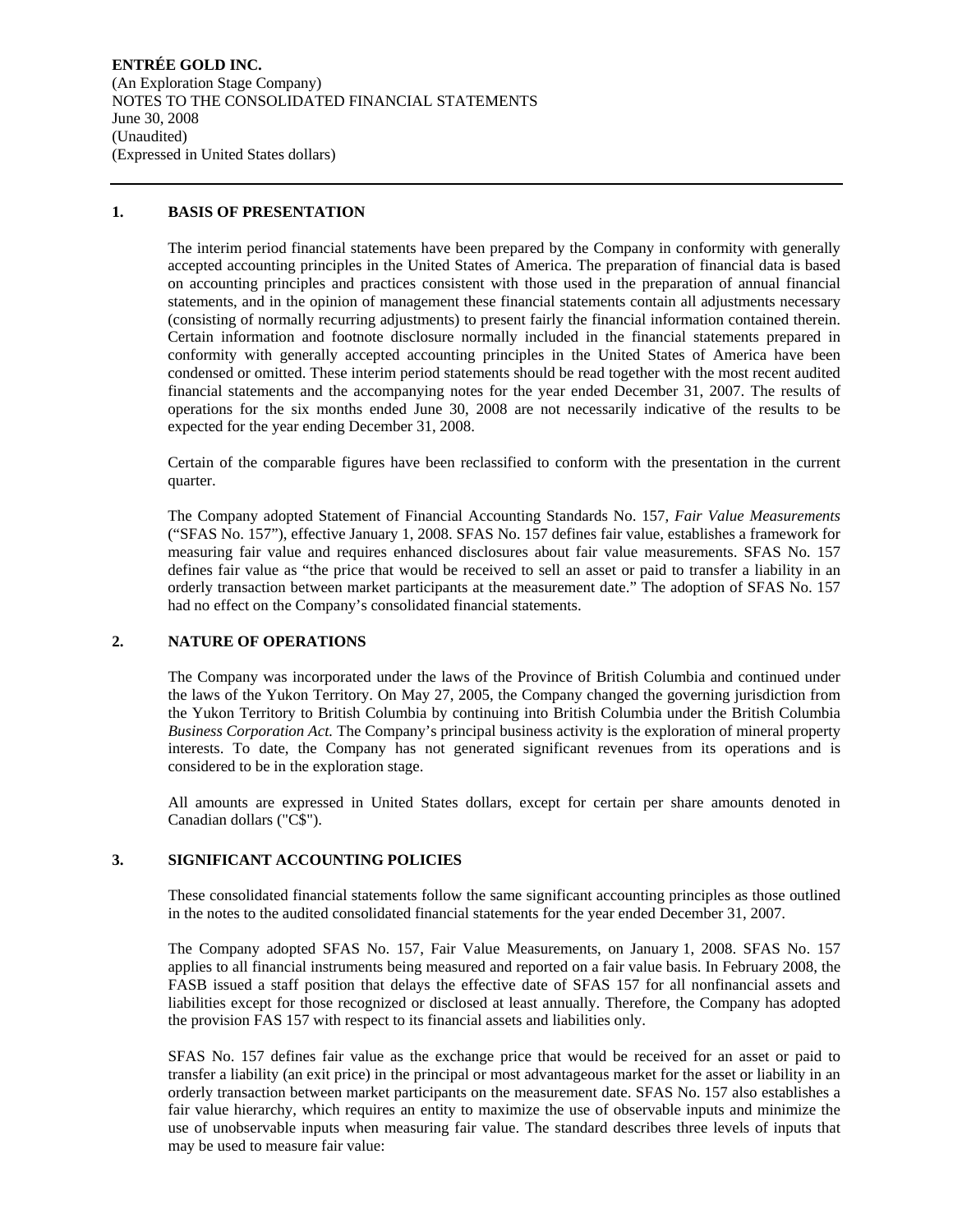#### **3. SIGNIFICANT ACCOUNTING POLICIES** (cont'd…)

Level 1 — Quoted prices that are available in active markets for identical assets or liabilities. The types of financial instruments included in Level 1 are marketable equity available for sale securities that are traded in an active exchange market.

Level 2 — Pricing inputs other than quoted prices in active markets, such as quoted prices for similar assets or liabilities; quoted prices in markets that are not active; or other inputs that are observable or can be corroborated by observable market data for substantially the full term of the assets or liabilities. Instruments included in this category are warrants and derivative contracts whose value is determined using a pricing model with inputs that are observable in the market or can be derived principally from or corroborated by observable market data.

Level 3 — Unobservable inputs that are supported by little or no market activity and that are significant to the fair value of the assets or liabilities. Level 3 includes assets and liabilities whose values are determined using pricing models, discounted cash flow methodologies, or similar techniques, as well as instruments for which the determination of fair value requires significant management judgment or estimation. At June 30, 2008, the Company had one Level 3 financial instrument with a fair value of \$2,462,839. (Note 4)

|                                    | <b>Fair Value Measurements Using Significant</b><br>Unobservable Inputs (Level 3) |
|------------------------------------|-----------------------------------------------------------------------------------|
| Beginning Balance, January 1, 2008 | 3,032,751                                                                         |
| Total unrealized losses            | (489, 623)                                                                        |
| Total foreign exchange (loss)      | (80, 289)                                                                         |
| Ending Balance, June 30, 2008      | 2,462,839                                                                         |

Effective January 1, 2008, the Company adopted FAS No. 159, "The Fair Value Option for Financial Assets and Financial Liabilities" ("FAS 159") which permits entities to choose to measure many financial instruments and certain other items at fair value that are not currently required to be measured at fair value. The Company did not elect to adopt the fair value option under this statement.

## **4. INVESTMENTS**

At June 30, 2008, the Company's had C\$4,015,709 invested in Asset Backed Commercial Paper ("ABCP") initially rated R1-High by the Dominion Bond Rating Service. ABCP is a short-term debt security issued by special purpose vehicles ("conduits"). The term of ABCP ranges from one to 364 days and repayment of maturing ABCP is dependent on the cash generated by the conduits' underlying assets as well as the ability of the conduits to issue new ABCP.

The underlying assets supporting the ABCP range from traditional financial assets, such as auto loans and leases, to synthetic leveraged collateralized debt obligations ("CDO's"). In mid-August 2007 a number of sponsors of non-bank managed ABCP, including those with which the Company had invested, announced that they could not issue ABCP due to unfavourable conditions in the Canadian capital markets. As a result, maturing ABCP was not redeemed.

From August 16, 2007 to March 17, 2008, the non-bank ABCP market remained the subject of an agreement signed on August 16, 2007 amongst a number of affected parties. This agreement, referred to as the "Montreal Accord", contemplated a restructuring of ABCP with the expressed intention of replacing the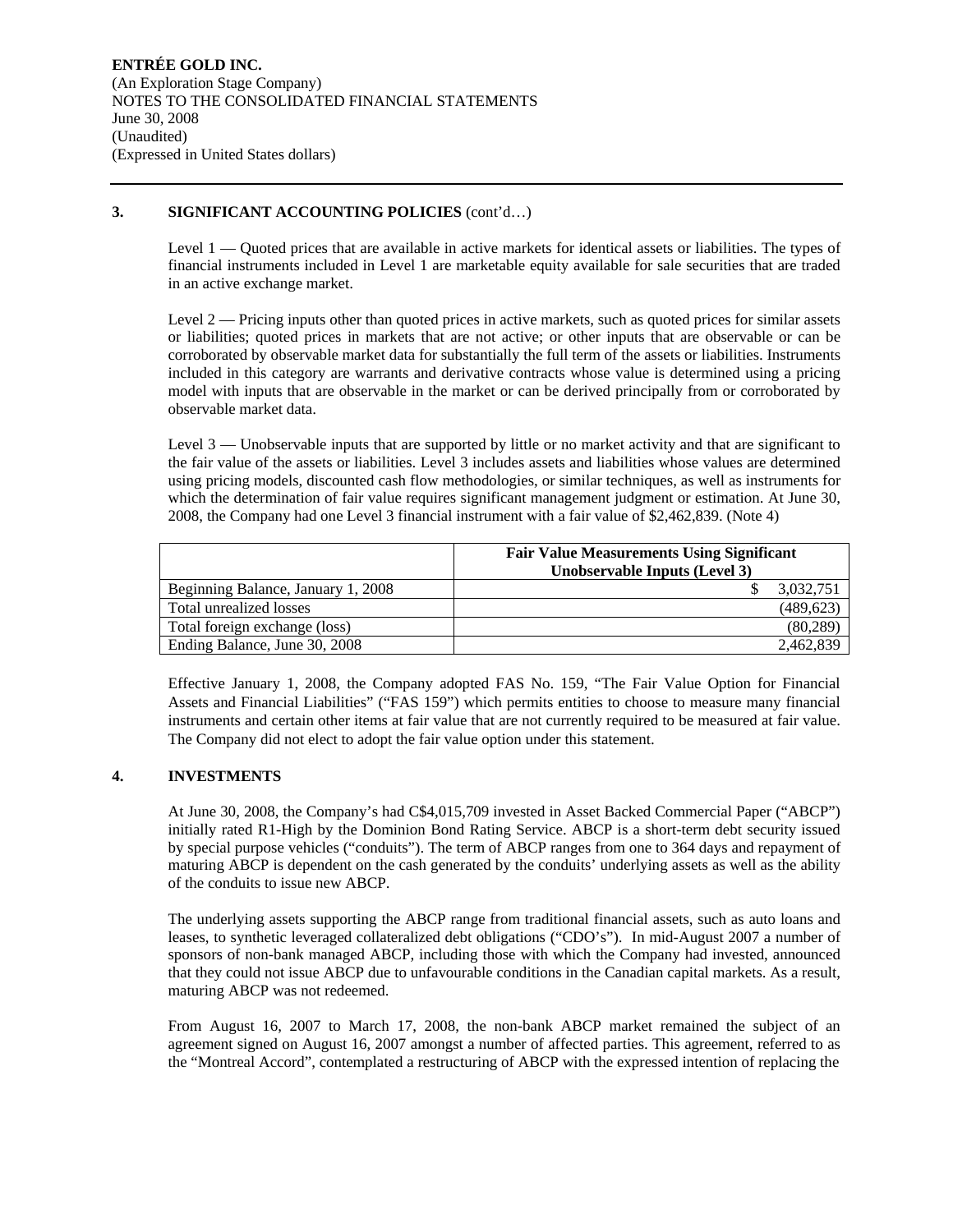#### **4. INVESTMENTS** (cont'd…)

investments with long-term floating rate notes that have characteristics more closely related to the underlying assets. In September 2007, a Pan-Canadian Investor Committee ("the Committee") was established and charged with implementing the Montreal Accord. The Company is not a signatory to the Montreal Accord or a member of the Committee. However, it has been monitoring the Committee's progress directly and through its advisors.

On March 17, 2008 the conduits filed for creditor protection under the Companies' Creditors Arrangement Act (CCAA) and immediately filed a proposed restructuring plan ("the Plan") that implements the Montreal Accord. On April 25, 2008, Investors voted in favour of the Plan, and it was sanctioned by the court on June 5, 2008. Subsequent appeals of the sanction order were brought before the Ontario Court of Appeal in June 2008 and the Court of Appeal has yet to issue a ruling on the various appeals. If the appeals are successful, the immediate effect will be to overturn the sanction order and essentially disallow the contemplated restructuring. However, the Company expects that such an outcome may result in further appeals to the Supreme Court of Canada to reinstate the sanction order.

While there can be no certainty at this point of a successful completion of this restructuring, the Company believes that a successful restructuring is likely and has assumed in the valuation of its holdings that the restructuring will indeed be complete by October 1, 2008. If the restructuring fails, the value of the Company's holdings is likely to materially different from the figure presented herein.

Currently, there is no active market for the ABCP the Company holds and no liquidity is anticipated until the Plan is implemented at which time the Company expects a secondary trading market to develop. Accordingly, we continue to classify these investments as long-term assets until such time as the underlying investments can be readily sold.

Under the Plan, existing ABCP will be exchanged for several classes of new long term floating rate notes. Based on information currently available from the Committee the notes we will receive under the plan will be as follows:

|                        |                | <b>Expected Credit   Par Amount</b> |              |
|------------------------|----------------|-------------------------------------|--------------|
| Issuer                 | Class          | Rating                              | (C\$)        |
| Master Asset Vehicle 2 | A1             | AA                                  | 822,417<br>S |
| Master Asset Vehicle 2 | A <sub>2</sub> | AA                                  | 2,621,455    |
| Master Asset Vehicle 2 | В              | none                                | 451,366      |
| Master Asset Vehicle 2 |                | none                                | 120,471      |
| <b>Total</b>           |                |                                     | 4,015,709    |

At June 30, 2008 the fair value of the Company's financial instrument, which is measured on a recurring basis was C\$2,493,852. This instrument is valued based on Level 3 inputs (Note 3).

Management has estimated as at June 30, 2008 the fair value adjustment on ABCP held by using a probability-weighted cash flow approach. To accomplish this, we modeled the key characteristics of the new notes ("Restructured Notes") based upon details provided in the Information Statement and JP Morgan Report issued by the Committee on March 20, 2008. Where these materials lacked sufficient detail, Management developed estimates with the assistance of an external financial advisor.

The Company then arrived at a value for the Restructured Notes by estimating the yield that a prospective purchaser would require in order to purchase the notes. The resulting valuation is the one that provides the required yield to prospective investors and is estimated to be function of credit quality, prevailing interest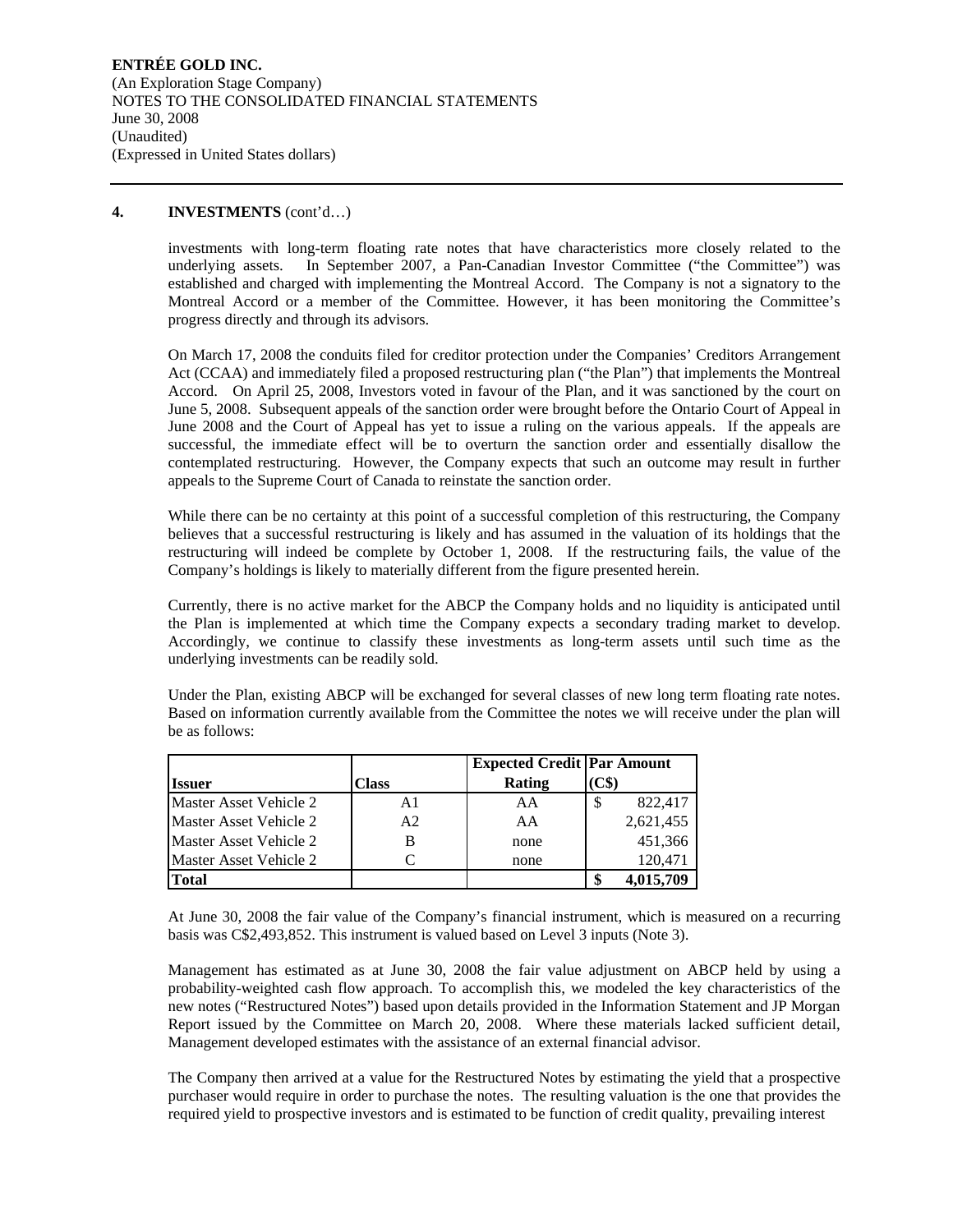#### **4. INVESTMENTS** (cont'd…)

rates, the potential for future margin calls, the potential lack of liquidity in the market, and the complexity of the instruments. Depending on the class of note, our estimates of required yield ranged from 7.30% to 29.3%.

We have not included an estimate of the Committee's restructuring costs, which have been advised as being immaterial, nor have we included any interest income on our investments since their acquisition dates of August, 2007.

The assumptions which have the most significant impact on our estimates of fair value and impairment include: whether or not the restructuring is successful and the yield required by prospective investors. In the event the restructuring is unsuccessful, recoverable values could be materially different from the estimated value presented here. With regard to the yield requirement, we have done a sensitivity analysis on that assumption with yielded a range of potential valuations between \$2.3 million and \$2.7 million.

Based on this fair value methodology, we recorded an estimated fair value charge of \$488,013 in the quarter ended March 31, 2008 and no further fair value adjustment for the quarter ended June 30, 2008. While we believe that we have utilized an appropriate methodology to estimate fair value, given the current state and ongoing volatility of global credit markets there can be no assurance that management's estimate of potential recovery as at June 30, 2008 is accurate. Subsequent adjustments, either materially higher or lower, may be required in future reporting periods. Management will continue to seek all avenues to recover the maximum value from the original investments and interest due.

|                                                                               |   | June 30, 2008<br>Accumulated             |   |                                         | Net Book                                     |   |                                          |  | December 31, 2007<br>Accumulated       |    | Net Book                                |
|-------------------------------------------------------------------------------|---|------------------------------------------|---|-----------------------------------------|----------------------------------------------|---|------------------------------------------|--|----------------------------------------|----|-----------------------------------------|
|                                                                               |   | Cost                                     |   | Depreciation                            | Value                                        |   | Cost                                     |  | Depreciation                           |    | Value                                   |
| Office equipment<br>Computer equipment<br>Field equipment<br><b>Buildings</b> | S | 129,904<br>397,743<br>477,663<br>419,636 | S | 67.810<br>246,420<br>141.327<br>178,869 | 62.094<br>S<br>151,323<br>336,336<br>240,767 | S | 137,875<br>492.523<br>417.524<br>447,423 |  | 47.622<br>374,389<br>54,133<br>177,382 | S  | 90,253<br>118,134<br>363,391<br>270,041 |
|                                                                               |   | \$1,424,946                              |   | 634.426                                 | \$790,520                                    |   | \$1,495,345                              |  | 653,526                                | S. | 841,819                                 |

## **5. EQUIPMENT**

At June 30, 2008, the Company carried out a review of all equipment and determined that a write down of \$72,671 on equipment with an original book value of \$173,337 was required to reflect damage and obsolescence.

## **6. MINERAL PROPERTY INTERESTS**

Title to mineral property interests involves certain inherent risks due to the difficulties of determining the validity of certain claims as well as the potential for problems arising from the frequently ambiguous conveyancing history characteristic of many mineral property interests. The Company has investigated title to its mineral property interests and, to the best of its knowledge, title to the mineral property interests are in good standing. A portion of the Shivee Tolgoi license and the Javhlant license are subject to the joint venture with Ivanhoe Mines.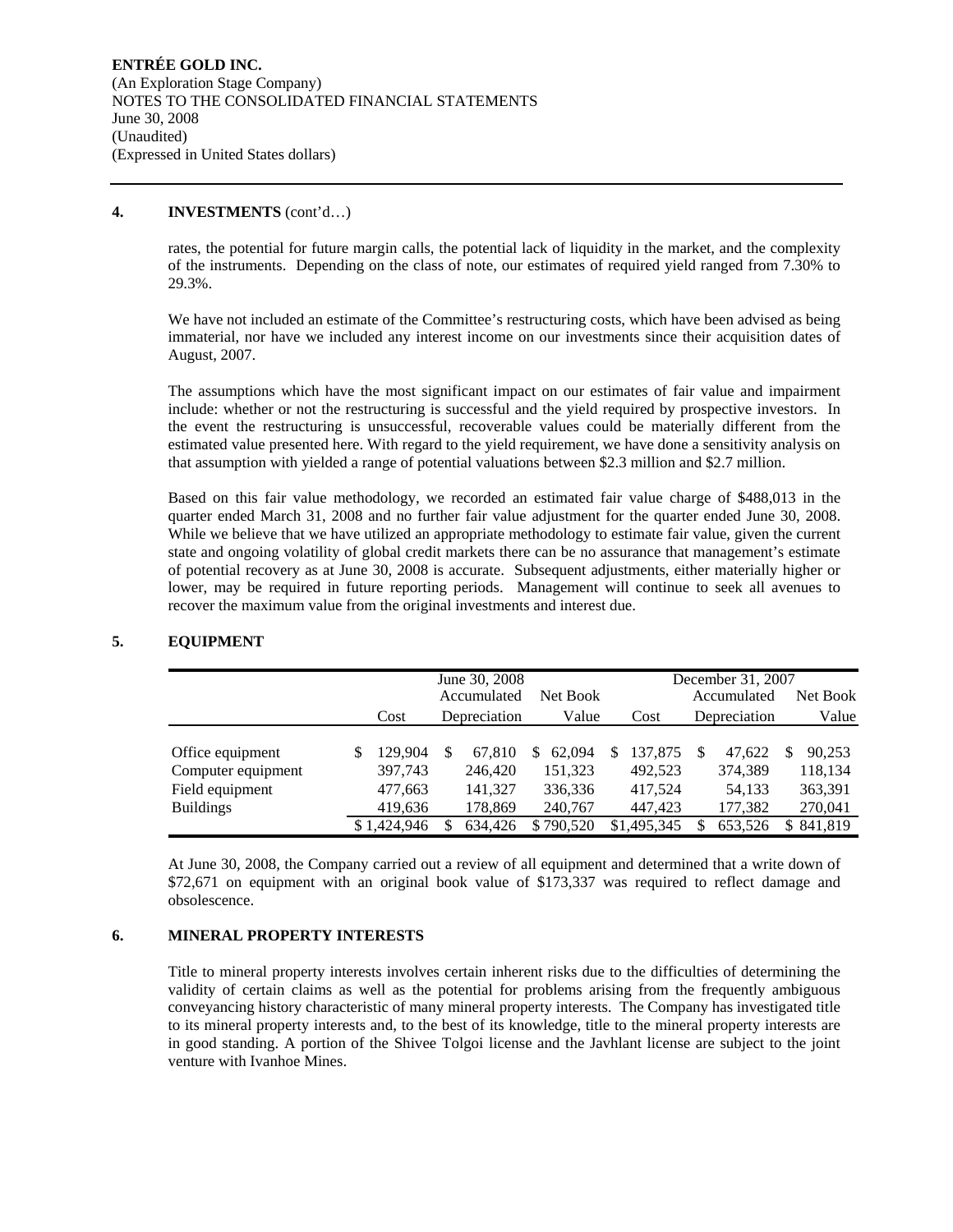#### **Lookout Hill**

Each of our exploration licences was granted by the Mineral Resources and Petroleum Authority of Mongolia, issued initially for a three-year term with a right of renewal for two more years, and a further right of renewal for two years, making a total of seven years. Mongolian Mineral Law was amended in July 2006. Consequently, our licences were extended with final expiry in March and April 2010, unless previously converted to mining licences.

Two of the three licences that comprise Lookout Hill were issued April 3, 2001 and expire in April 2010. The third Lookout Hill licence was issued on March 30, 2001, and expires in March 2010.

Mongolian exploration licences are maintained in good standing by payment to the Mineral Resources and Petroleum Authority of Mongolia of set annual fees escalating from \$0.05 to \$1.50 per hectare over the course of the mineral tenure. The total estimated annual fees in order to maintain the licences in good standing is approximately \$280,000.

The Company entered into an arm's-length Equity Participation and Earn-In Agreement (the "Earn-In Agreement") in October 2004 with Ivanhoe Mines Ltd. This agreement was subsequently assigned to a subsidiary of Ivanhoe Mines Ltd., Ivanhoe Mines Mongolia Inc. XXK, (collectively, "Ivanhoe Mines"). The Earn-in Agreement provided that Ivanhoe Mines would have the right, subject to certain conditions outlined in the Earn-in Agreement, to earn a participating interest in mineral exploration and, if warranted, development and mining project on a portion of the Lookout Hill property (the "Project Property").

As of June 30, 2008, Ivanhoe Mines had expended a total of \$35 million on exploration on the Project Property and in accordance with the Earn-In Agreement, Entrée and Ivanhoe Mines formed a joint venture on terms annexed to the Earn-In Agreement.

#### **Manlai**

The Manlai licence was issued March 9, 2001 and renewed in March, 2006 to March 2008. Subsequent to December 31, 2007 and pursuant to Mongolian Minerals Law, we extended our licences for final expiry in March 2010, unless converted before this date to a mining licence. The total estimated annual fees in order to maintain the licence in good standing is approximately \$10,000.

#### **Sol Dos**

In May 2006, the Company secured an option to acquire the Sol Dos copper prospect, located in the prolific Safford district, of south-east Arizona. In February 2008, the Company chose to discontinue earning-in on this prospect due to the lack of favourable results and terminated this agreement.

#### **Empirical**

In July 2007, the Company entered into an agreement with Empirical Discovery, LLC ("Empirical") to explore for and develop certain mineral targets in southeastern Arizona and adjoining southwestern New Mexico. Under the terms of the agreement, the Company has the option to acquire an 80% interest in any of the properties by incurring exploration expenditures totalling a minimum of \$1.9 million and issuing 300,000 shares within 5 years of acceptance of the agreement. If the Company exercises its option, Empirical may elect within 90 days to retain a 20% participating interest or convert to a 2% NSR (net smelter return) royalty, half of which may be purchased for \$2 million. The Company issued 15,000 shares to Empirical as per the terms of the agreement.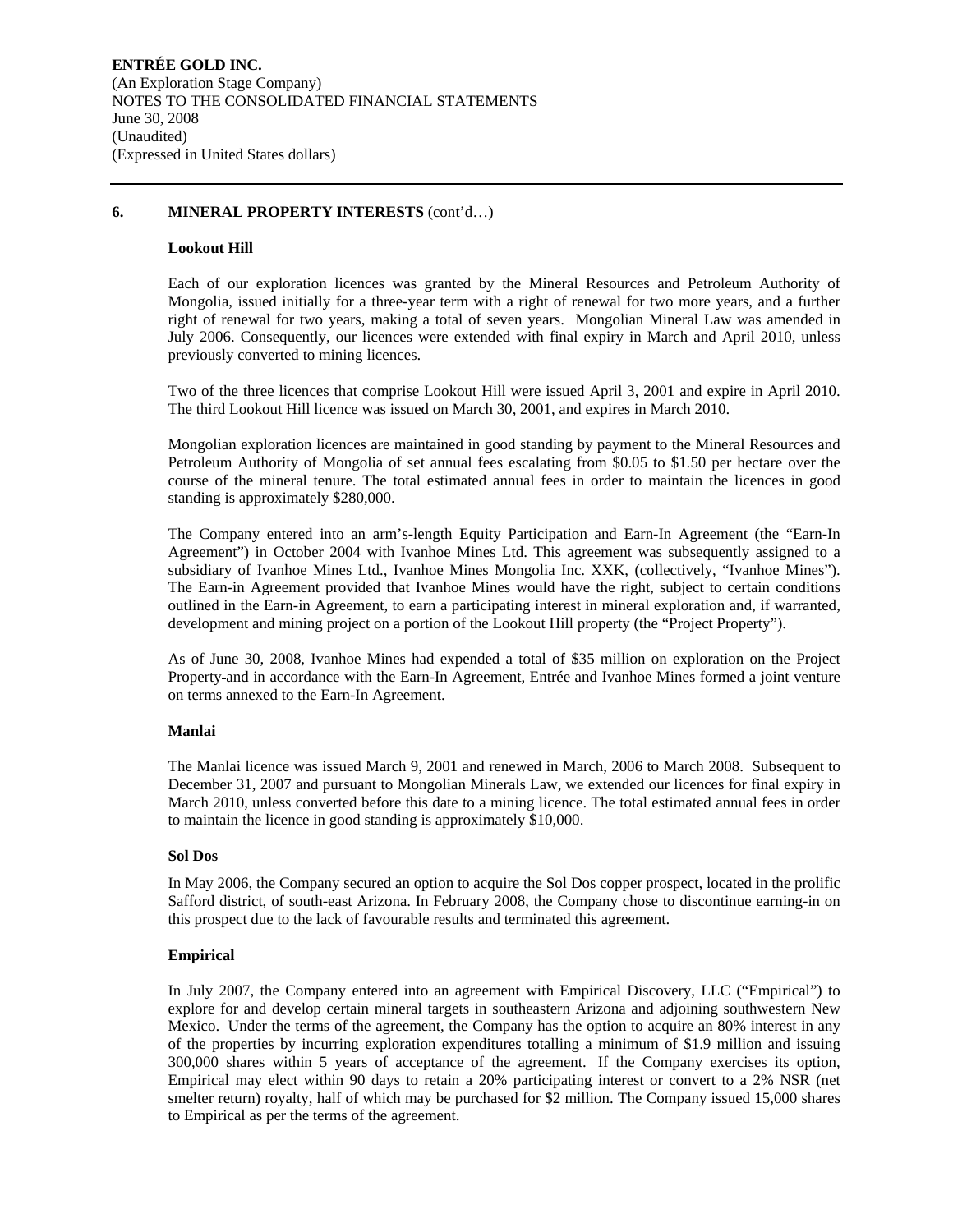## **Bisbee**

In January 2008, the Company entered into a second agreement with Empirical whereby the company has the option to acquire an 80% interest in any of the properties by incurring exploration expenditures totaling a minimum of \$1.9 million and issuing 150,000 shares within 5 years of the anniversary of TSX acceptance of the agreement (Feb 13, 2008). If the Company exercises its option, Empirical may elect within 90 days to retain a 20% participating interest or convert to a 2% NSR royalty, half of which may be purchased for \$2 million.

#### **Huaixi**

In November 2007, the Company entered into an agreement with the Zhejiang No. 11 Geological Brigade to explore for copper within three prospective contiguous exploration licences in Pingyang County, Zhejiang Province, People's Republic of China.

The Company has agreed to spend \$3 million to fund exploration activities on the licences over a four year period in order to earn 78% interest with Zhejiang No. 11 Geological Brigade holding a 22% interest.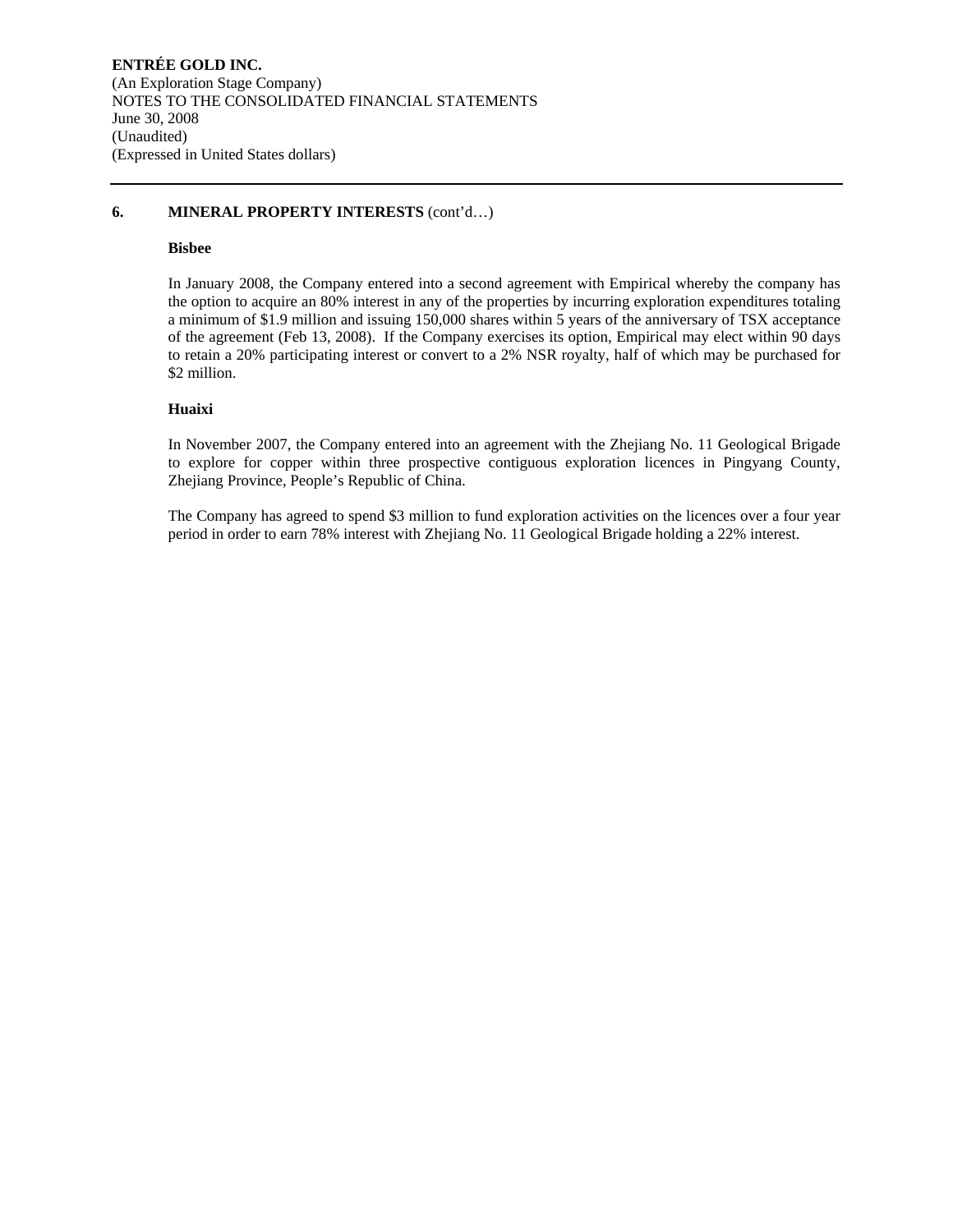Mineral property interest costs incurred by region are summarized as follows:

|                                       | Three          | Three        | Six                      | Six           | Inception     |
|---------------------------------------|----------------|--------------|--------------------------|---------------|---------------|
|                                       | Months         | Months       | Months                   | Months        | (July         |
|                                       | Ended          | Ended        | Ended                    | Ended         | $19,1995$ ) - |
|                                       | June 30,       | June 30,     | June 30,                 | June 30,      | June 30,      |
| <b>MONGOLIA</b>                       | 2008           | 2007         | 2008                     | 2007          | 2008          |
|                                       |                |              |                          |               |               |
| <b>Lookout Hill:</b>                  |                |              |                          |               |               |
| Property payments & claim maintenance | 67,344<br>\$   | \$<br>67,844 | 131,551<br>\$            | 133,190<br>\$ | \$10,701,842  |
| Assaying, testing and analysis        | 1,256          | 168,664      | 11,028                   | 187,064       | 1,390,742     |
| Camp and field supplies               | 187,100        | 344,127      | 230,590                  | 392,949       | 4,029,262     |
| Drilling                              |                | 536,453      |                          | 536,453       | 5,764,936     |
| Geological and geophysical            | 563,700        | 365,448      | 679,243                  | 513,497       | 6,589,125     |
| Travel and accommodation              | 74,934         | 57,185       | 82,851                   | 90,609        | 904,483       |
| Project administration                | 205,018        |              | 284,801                  |               | 284,801       |
|                                       | 1,099,352      | 1,539,721    | 1,420,064                | 1,853,762     | 29,665,191    |
| <b>Manlai:</b>                        |                |              |                          |               |               |
| Property payments & claim maintenance | 2,582          | 2,617        | 5,062                    | 5,097         | 38,049        |
| Assaying, testing and analysis        |                | 39,993       |                          | 39,993        | 218,898       |
| Camp and field supplies               | 1,817          | 146,001      | 4,195                    | 160,807       | 1,242,551     |
| Drilling                              | $\overline{a}$ | 218,556      |                          | 218,556       | 1,369,785     |
| Geological and geophysical            | 435            | 75,159       | 435                      | 129,415       | 1,294,178     |
| Travel and accommodation              | $\overline{a}$ | 3,745        | $\overline{\phantom{a}}$ | 10,704        | 94,890        |
|                                       | 4,834          | 486,071      | 9,692                    | 564,572       | 4,258,351     |
| <b>USA</b>                            |                |              |                          |               |               |
| <b>Sol Dos</b>                        |                |              |                          |               |               |
| Property payments & claim maintenance |                | 36,532       |                          | 50,252        | 84,971        |
| Assaying, testing and analysis        |                | 18,460       |                          | 18,460        | 33,751        |
| Camp and field supplies               |                | 14,915       |                          | 30,444        | 85,137        |
| Drilling                              |                | 516,607      | $\frac{1}{2}$            | 516,607       | 663,840       |
| Geological and geophysical            | 843            | 95,101       | 843                      | 131,809       | 262,971       |
| Travel and accommodation              | $\overline{a}$ | 21,098       | $\overline{\phantom{m}}$ | 34,534        | 60,541        |
|                                       | 843            | 702,713      | 843                      | 782,106       | 1,191,211     |
| <b>Empirical</b>                      |                |              |                          |               |               |
| Property payments & claim maintenance | 111,967        |              | 307,729                  |               | 368,616       |
| Assaying, testing and analysis        | 42,558         |              | 58,769                   |               | 59,040        |
| Camp and field supplies               | 23,867         |              | 59,003                   |               | 77,361        |
| Geological and geophysical            | 475,716        |              | 652,444                  |               | 672,161       |
| Travel and accommodation              | 44,727         |              | 92,782                   |               | 97,510        |
|                                       | 698,835        | -            | 1,170,727                | -             | 1,274,688     |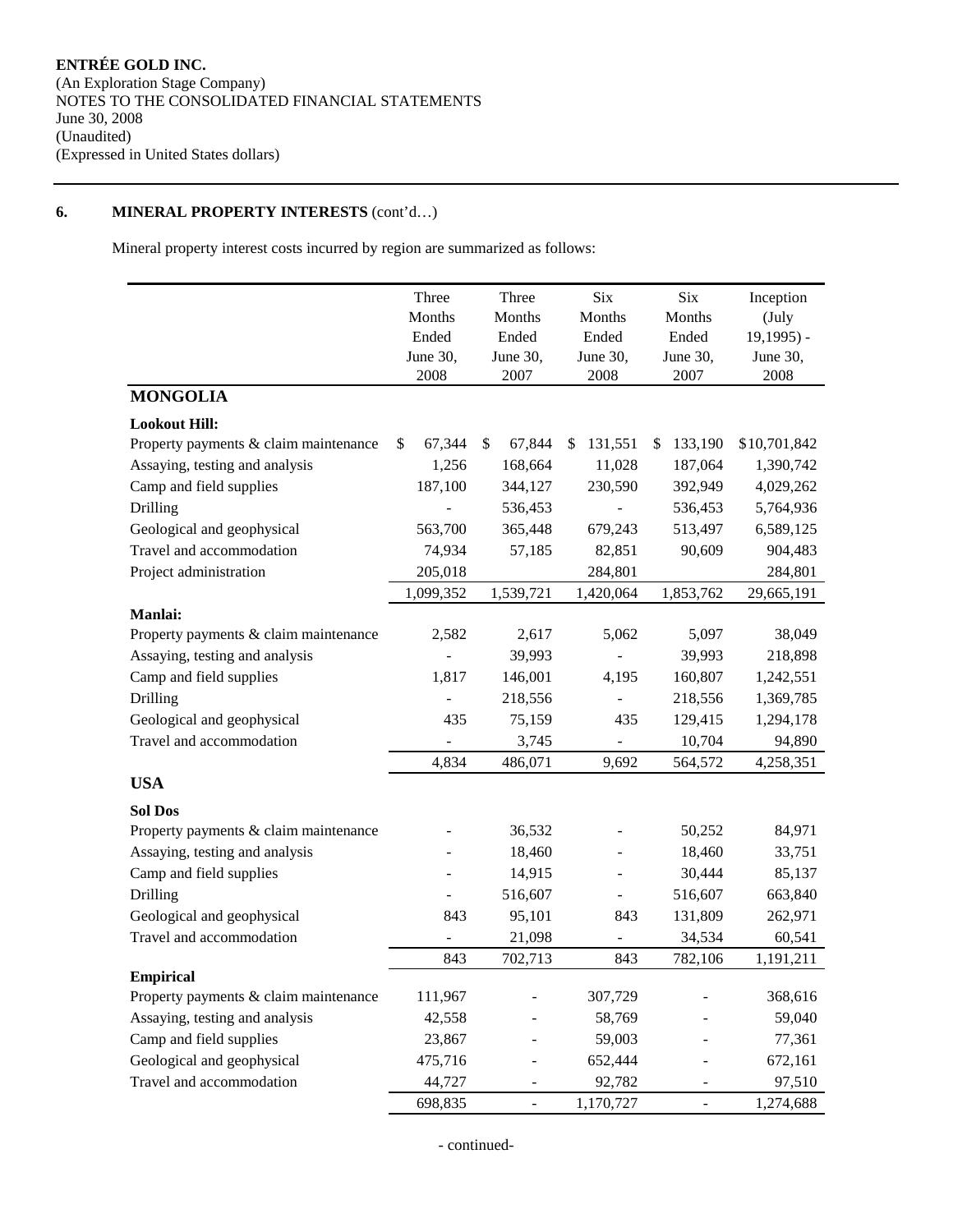|                                           | Three       | Three                    | Six         | Six            | Inception     |
|-------------------------------------------|-------------|--------------------------|-------------|----------------|---------------|
|                                           | Months      | Months                   | Months      | Months         | (July         |
|                                           | Ended       | Ended                    | Ended       | Ended          | $19,1995$ ) - |
|                                           | June 30,    | June 30,                 | June 30,    | June 30,       | June 30,      |
|                                           | 2008        | 2007                     | 2008        | 2007           | 2008          |
| USA (cont'd)                              |             |                          |             |                |               |
| <b>Bisbee</b>                             |             |                          |             |                |               |
| Property payments & claim maintenance     | 73,381      |                          | 128,225     |                | 128,225       |
| Camp and field supplies                   | 788         |                          | 1,104       |                | 1,104         |
| Geological and geophysical                | 24,551      |                          | 37,745      |                | 37,745        |
| Travel and accommodation                  | 693         |                          | 1,299       |                | 1,299         |
|                                           | 99,413      | $\overline{\phantom{a}}$ | 168,373     | $\blacksquare$ | 168,373       |
| <b>CHINA</b>                              |             |                          |             |                |               |
| Huaixi                                    |             |                          |             |                |               |
| Assaying, testing and analysis            | 1,854       |                          | 1,854       |                | 1,854         |
| Camp and field supplies                   | 2,513       |                          | 2,513       |                | 2,513         |
| Geological and geophysical                | 24,141      |                          | 49,843      |                | 49,843        |
| Travel and accommodation                  | 10,065      | $\overline{\phantom{a}}$ | 11,476      |                | 11,476        |
| Project administration                    | 64,818      | $\overline{\phantom{a}}$ | 124,041     |                | 124,041       |
|                                           | 103,391     | ÷,                       | 189,727     |                | 189,727       |
| <b>OTHER</b>                              | 106,180     | 55,324                   | 155,752     | 93,305         | 990,490       |
| <b>Total Mineral Properties Interests</b> | \$2,112,848 | \$2,783,829              | \$3,115,178 | \$3,293,745    | \$37,738,031  |

## **7. COMMON STOCK**

#### **Share issuances**

In February 2008, the Company issued 10,000 shares at a fair value of \$20,066 to Empirical Discovery LLC pursuant to the July 2007 mineral property option agreement to explore for and develop certain mineral targets in southeastern Arizona and adjoining southwestern New Mexico. (Note 6).

During the quarter ended March 31, 2008, the Company issued 465,000 common shares for cash proceeds of \$521,817 on the exercise of stock options. The fair value recorded when the options were granted of \$232,779 has been transferred from additional paid–in capital to common stock on the exercise of the options.

The Company did not issue any shares during quarter ended June 30, 2008.

#### **Stock options**

The Company has adopted a stock option plan (the "Plan") to grant options to directors, officers, employees and consultants. Under the Plan, as amended in May 2008, the Company may grant options to acquire up to 12,200,000 common shares of the Company. Options granted can have a term up to ten years and an exercise price typically not less than the Company's closing stock price at the date of grant.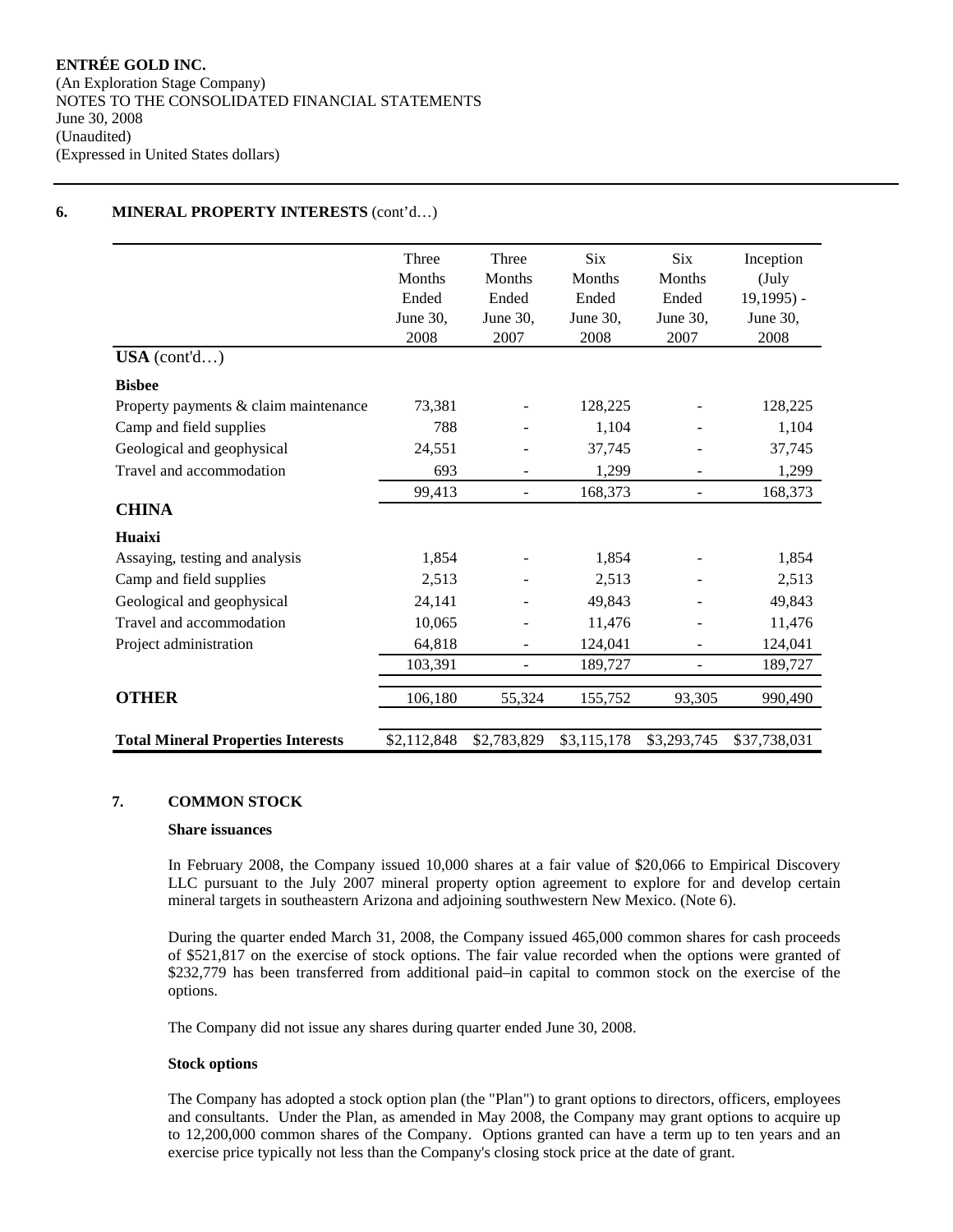## **7. COMMON STOCK** (cont'd…)

**Stock options** (cont'd…)

Effective with the adoption of SFAS No.123R on August 1, 2006, the Company uses the Black-Scholes option pricing model to determine the fair value of stock options granted. In accordance with SFAS No. 123R for employees, the compensation expense is amortized on a straight-line basis over the requisite service period which approximates the vesting period. Compensation expense for stock options granted to non-employees is amortized over the contract services period or, if none exists, from the date of grant until the options vest. Compensation associated with unvested options granted to non-employees is re-measured on each balance sheet date using the Black-Scholes option pricing model.

The Company uses historical data to estimate option exercise, forfeiture and employee termination within the valuation model. For non-employees, the expected term of the options approximates the full term of the options. The risk-free interest rate is based on a treasury instrument whose term is consistent with the expected term of the stock options. The Company has not paid and does not anticipate paying dividends on its common stock; therefore, the expected dividend yield is assumed to be zero. In addition, SFAS No. 123R requires companies to utilize an estimated forfeiture rate when calculating the expense for the reporting period. Based on the best estimate, management applied the estimated forfeiture rate of Nil in determining the expense recorded in the accompanying Statements of Operations.

Stock option transactions are summarized as follows:

|                              | Number of<br><b>Shares</b> | Weighted<br>Average<br><b>Exercise Price</b><br>(C\$) |
|------------------------------|----------------------------|-------------------------------------------------------|
| Balance at December 31, 2007 | 9,249,800                  | 1.53                                                  |
| Granted                      | 5,000                      | 2.58                                                  |
| Exercised                    | (465,000)                  | 1.12                                                  |
| Expired                      | (50,000)                   | 0.60                                                  |
| Balance at March 31, 2008    | 8,739,800                  | 1.56                                                  |
| Granted                      | 1,547,500                  | 2.00                                                  |
| Balance at June 30, 2008     | 10,287,300                 | 1.62                                                  |

The weighted average fair value per stock option granted during the six months ended June 30, 2008 was C\$1.36 (June 30, 2007 - C\$1.39). The number of stock options exercisable at June 30, 2008 was 10,070,633.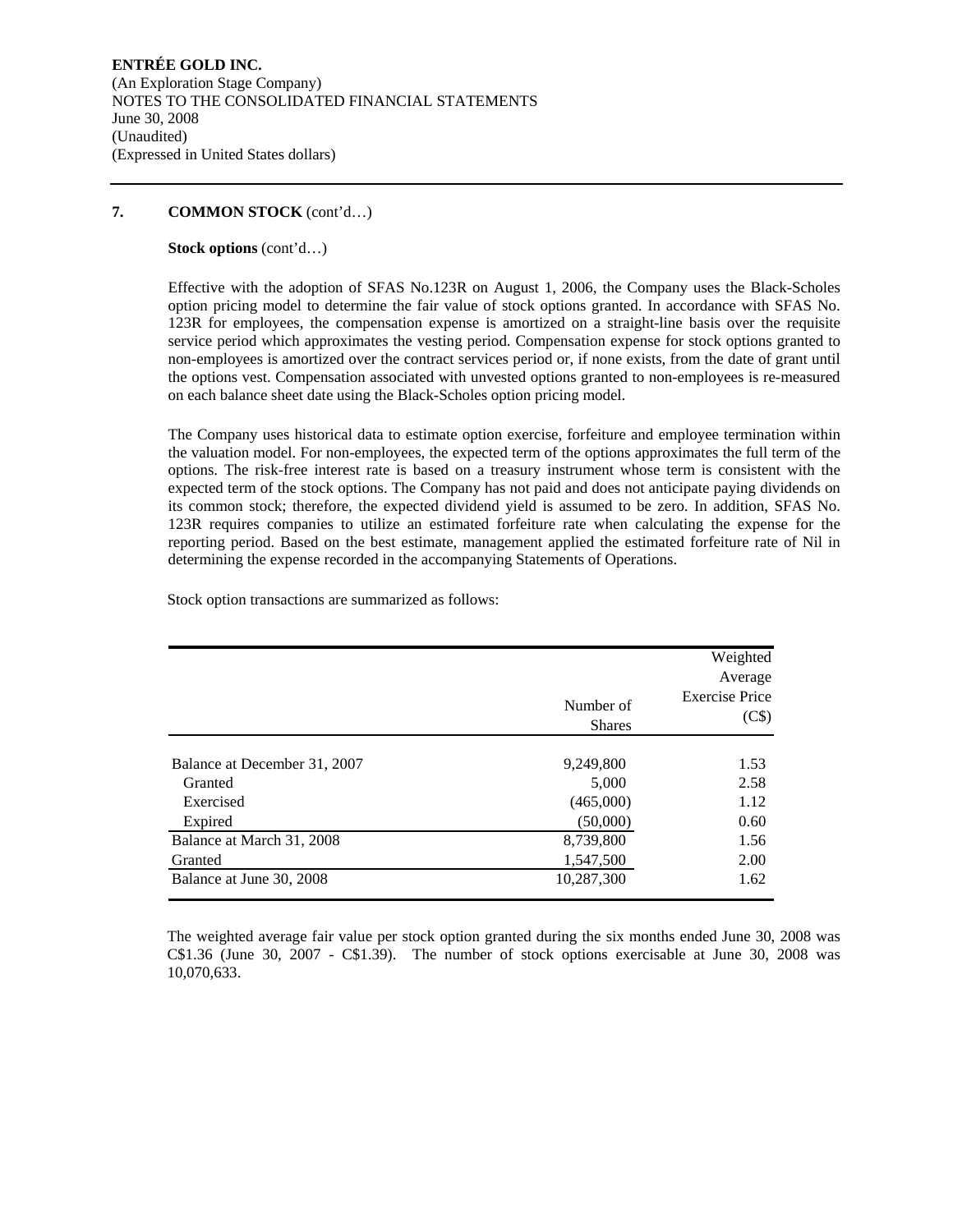#### **7. COMMON STOCK** (cont'd…)

## **Stock options** (cont'd…)

At June 30, 2008, the following stock options were outstanding:

|                  | Exercise | Aggregate                |                    | Number of   | Aggregate     |
|------------------|----------|--------------------------|--------------------|-------------|---------------|
|                  | Price    | Intrinsic                |                    | Options     | Intrinsic     |
| Number of Shares | (C\$)    | Value Closing            | <b>Expiry Date</b> | Exercisable | Value Closing |
|                  |          |                          |                    |             |               |
| 20,000           | 1.32     | 13,000                   | July 10, 2008      | 20,000      | 13,000        |
| 645,000          | 1.00     | 625,650                  | September 18, 2008 | 645,000     | 625,650       |
| 175,000          | 2.32     |                          | November 13, 2008  | 175,000     |               |
| 530,000          | 1.24     | 386,900                  | February 11, 2009  | 530,000     | 386,900       |
| 30,000           | 2.57     |                          | August 24, 2009    | 30,000      |               |
| 100,000          | 3.10     |                          | November 1, 2009   | 50,000      |               |
| 1,385,000        | 1.15     | 1,135,700                | November 12, 2009  | 1,385,000   | 1,135,700     |
| 600,000          | 1.25     | 432,000                  | December 17, 2009  | 600,000     | 432,000       |
| 400,000          | 1.28     | 276,000                  | January 7, 2010    | 400,000     | 276,000       |
| 75,000           | 1.19     | 58,500                   | March 3, 2010      | 75,000      | 58,500        |
| 20,000           | 2.00     |                          | April 3, 2010      | 20,000      |               |
| 63,000           | 1.48     | 30,870                   | May 24, 2010       | 63,000      | 30,870        |
| 2,180,000        | 1.75     | 479,600                  | June 9, 2010       | 2,180,000   | 479,600       |
| 25,000           | 1.66     | 7,750                    | August 25, 2010    | 25,000      | 7,750         |
| 20,000           | 1.85     | 2,400                    | September 28, 2010 | 20,000      | 2,400         |
| 125,000          | 1.80     | 21,250                   | January 23, 2011   | 125,000     | 21,250        |
| 100,000          | 2.20     |                          | February 8, 2011   | 100,000     |               |
| 20,000           | 2.34     |                          | March 28, 2011     | 20,000      |               |
| 949,300          | 1.32     | 617,045                  | July 10, 2011      | 949,300     | 617,045       |
| 10,000           | 1.77     | 2,000                    | December 11, 2011  | 10,000      | 2,000         |
| 50,000           | 1.77     | 10,000                   | January 22, 2012   | 50,000      | 10,000        |
| 228,000          | 2.16     |                          | April 5, 2012      | 228,000     |               |
| 500,000          | 2.06     | $\overline{\phantom{a}}$ | May 16, 2012       | 333,333     |               |
| 504,500          | 2.30     |                          | May 31, 2012       | 504,500     |               |
| 5,000            | 2.58     |                          | January 9, 2013    | 5,000       |               |
| 1,515,000        | 2.00     |                          | April 3, 2013      | 1,515,000   |               |
| 12,500           | 1.55     | 5,250                    | May 21, 2013       | 12,500      | 5,250         |
|                  |          |                          |                    |             |               |
| 10,287,300       |          | 4,103,915                |                    | 10,070,633  | 4,103,915     |

The aggregate intrinsic value in the preceding table represents the total intrinsic value, based on the Company's closing stock price of C\$1.97 per share as of June 30, 2008, which would have been received by the option holders had all options holders exercised their options as of that date. The total number of inthe-money options vested and exercisable as of June 30, 2007 was 7,089,800 and the weighted average exercise price was \$1.39. The total intrinsic value of options exercised during the six months ended June 30, 2008 was \$599,200.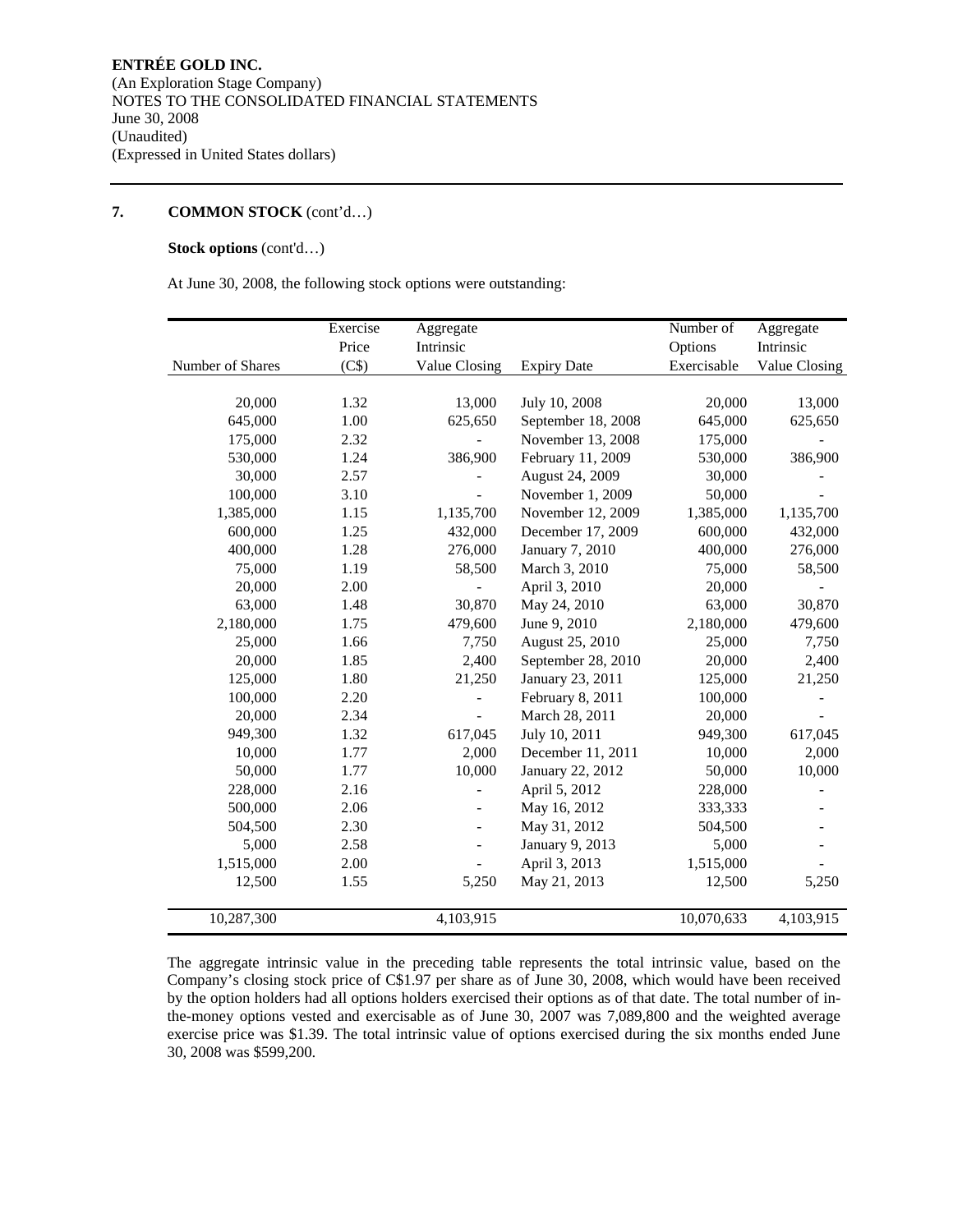## **7. COMMON STOCK** (cont'd…)

## **Stock options** (cont'd…)

The following table summarizes information regarding the non-vested stock purchase options outstanding as of June 30, 2008.

|                                                                                                                               | Number of Grant-Date<br>Options  | Weight<br>Average<br>Fair Value |
|-------------------------------------------------------------------------------------------------------------------------------|----------------------------------|---------------------------------|
| Non-vested options at December 31, 2007<br>Granted<br>Vested<br>Cancellation/forfeited<br>Non-vested options at June 30, 2008 | 433,333<br>(216, 666)<br>216,667 | 1.43<br>۰<br>1.43<br>1.43       |

#### **Stock-based compensation**

The fair value of stock options granted during the six months ended June 30, 2008 was \$2,097,374 (June 30, 2007 - \$1,911,925) which is being recognized over the options vesting periods. The stock-based compensation recognized during the six months ended June 30, 2008 was \$2,166,689 (June 30, 2007 – \$1,911,925) which has been recorded in the consolidated statements of operations as follows with corresponding additional paid-in capital recorded in stockholders' equity:

|                                                         | Three Months<br>Ended<br>June $30$ .<br>2008 |     | Three Months<br>Ended<br>June $30$ .<br>2007 |    | <b>Six Months</b><br>Ended<br>June 30,<br>2008 |    | <b>Six Months</b><br>Ended<br>June 30,<br>2007 | Cumulative to<br>June 30,<br>2008 |
|---------------------------------------------------------|----------------------------------------------|-----|----------------------------------------------|----|------------------------------------------------|----|------------------------------------------------|-----------------------------------|
| Consulting fees<br>Legal                                | \$<br>33,894                                 | S.  | 434,440<br>37,175                            | S  | 33,894                                         | S. | 434,440<br>37.175                              | 1,828,456<br>S<br>287.931         |
| Management fees                                         | 1,430,679                                    |     | 903.288                                      |    | 1,472,221                                      |    | 903,288                                        | 4,959,152                         |
| Mineral property interests<br>Office and administration | 452,303<br>176,249                           |     | 122,679<br>353,909                           |    | 452,303<br>185.235                             |    | 175,678<br>353,909                             | 2,171,135<br>1,939,676            |
| Stockholder communications and<br>investor relations    | 23.697                                       |     | 7,435                                        |    | 23,036                                         |    | 7,435                                          | 781,180                           |
|                                                         | 2,116,821                                    | \$. | 1.858.926                                    | \$ | 2,166,689                                      | \$ | 1.911.925                                      | \$11,967,530                      |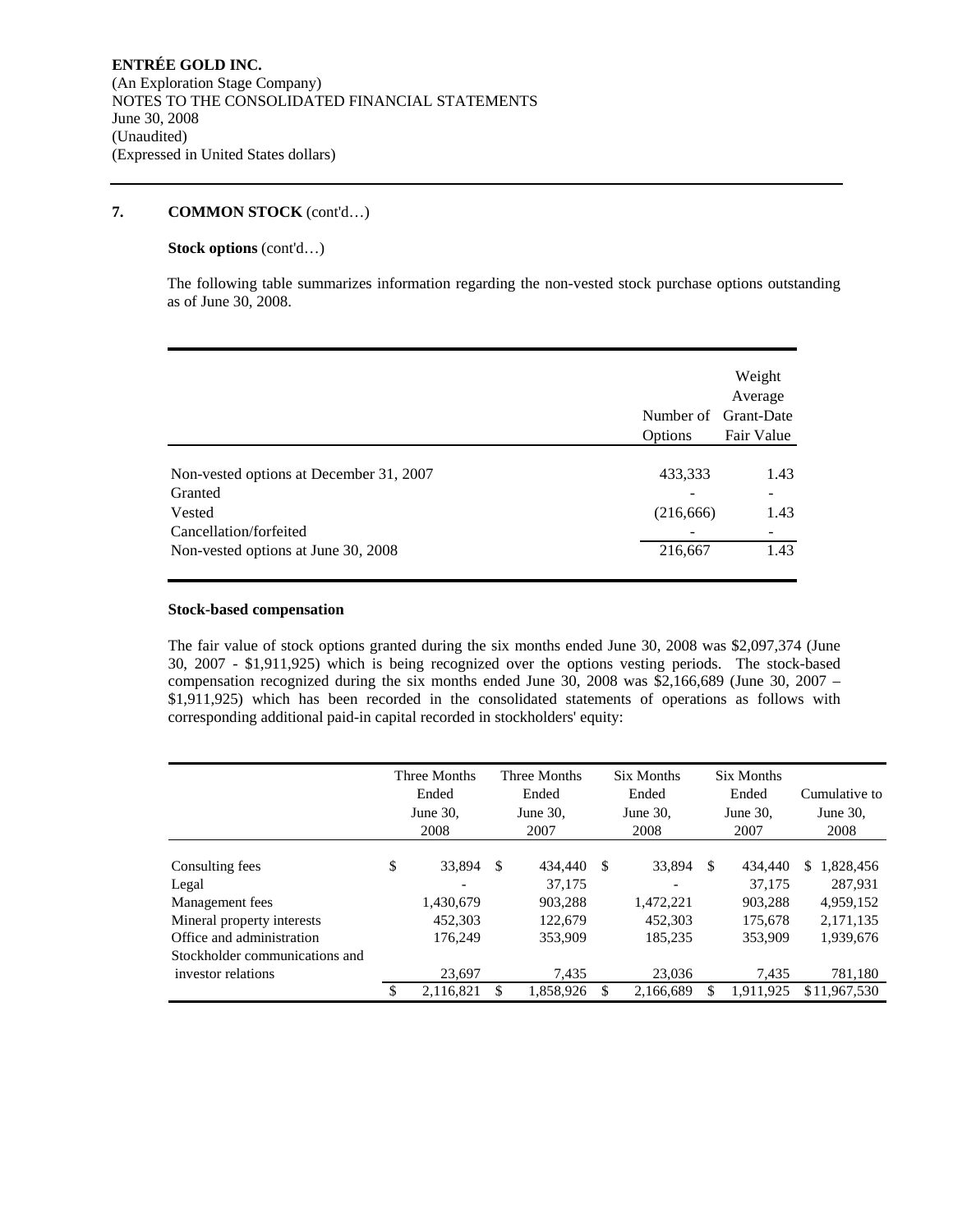## **7. COMMON STOCK** (cont'd …)

#### **Stock-based compensation** (cont'd …)

The following weighted-average assumptions were used for the Black-Scholes valuation of stock options granted:

|                                  | Six Months<br>Ended<br>June $30$ ,<br>2008 | Six Months<br>Ended<br>June $30$ ,<br>2007 |
|----------------------------------|--------------------------------------------|--------------------------------------------|
| Risk-free interest rate          | 3.53%                                      | 4.25%                                      |
| Expected life of options (years) | 5.00                                       | 5.00                                       |
| Annualized volatility            | 85.26%                                     | 68.00%                                     |
| Dividend rate                    | $0.00\%$                                   | $0.00\%$                                   |

## **8. RELATED PARTY TRANSACTIONS**

The Company entered into the following transactions with related parties during the period ended June 30, 2008:

a) Paid or accrued management fees of \$40,306 (June 30, 2007 - \$27,981) to directors and officers of the Company.

These transactions were in the normal course of operations and were measured at the exchange amount which represented the amount of consideration established and agreed to by the related parties.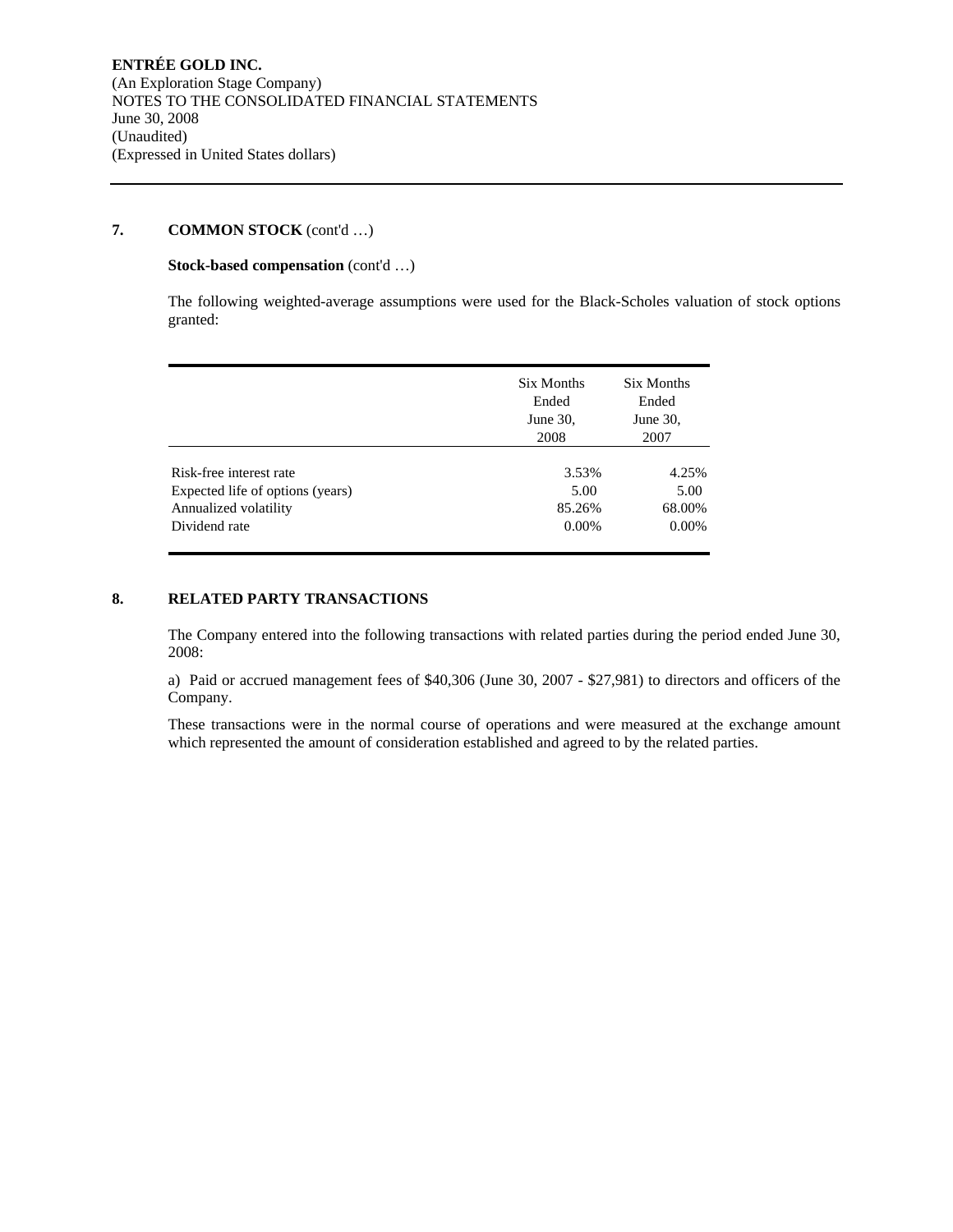#### **9. SEGMENT INFORMATION**

The Company operates in one business segment being the exploration of mineral property interests.

Geographic information is as follows:

|                     | June $30$ ,<br>2008 | December 31,<br>2007 |
|---------------------|---------------------|----------------------|
| Identifiable assets |                     |                      |
|                     |                     |                      |
| Canada              | \$65,463,377        | \$71,456,338         |
| Mongolia            | 598,464             | 575,513              |
| <b>USA</b>          | 257,950             | 39,732               |
| China               | -                   |                      |
|                     | \$66,319,791        | \$72,071,583         |

|                     | Three Months Three Months<br>Ended<br>June $30$ ,<br>2008 | Ended<br>June $30$ ,<br>2007 | Six Months<br>Ended<br>June 30,<br>2008 | Six Months<br>Ended<br>June 30,<br>2007 |
|---------------------|-----------------------------------------------------------|------------------------------|-----------------------------------------|-----------------------------------------|
| Loss for the period |                                                           |                              |                                         |                                         |
| Canada              | \$(1,878,554)                                             | \$(2,385,870)                | \$ (2,827,890)                          | \$ (3,004,414)                          |
| Mongolia            | (1,177,320)                                               | (2,172,347)                  | (1,532,697)                             | (2,651,046)                             |
| USA.                | (821, 443)                                                | (699, 951)                   | (1,369,158)                             | (779, 344)                              |
| China               | (212, 774)                                                |                              | (338,992)                               |                                         |
|                     | \$ (4.090.091)                                            |                              | $$ (5,258,168) \ $ (6,068,737)$         | \$ (6.434.804)                          |

## **10. FINANCIAL INSTRUMENTS**

The Company's financial instruments consist of cash and cash equivalents, receivables, investments and accounts payable and accrued liabilities. Unless otherwise noted, it is management's opinion that the Company is not exposed to significant interest or credit risks arising from these financial instruments. The fair value of these financial instruments approximates their carrying values, unless otherwise noted.

The Company is exposed to currency risk by incurring certain expenditures in currencies other than the Canadian dollar. The Company does not use derivative instruments to reduce this currency risk.

## **11. SUPPLEMENTAL DISCLOSURE WITH RESPECT TO CASH FLOWS**

The significant non-cash transaction for the six months ended June 30, 2008 consisted of the issuance of 10,000 common shares in payment of mineral property interests in the amount of \$20,066 (Note 7).

Cash and cash equivalents consisted of cash of \$1,486,927 (December 31, 2007 - \$9,240,513) and shortterm investments of \$60,418,041 (December 31, 2007 - \$57,865,600).